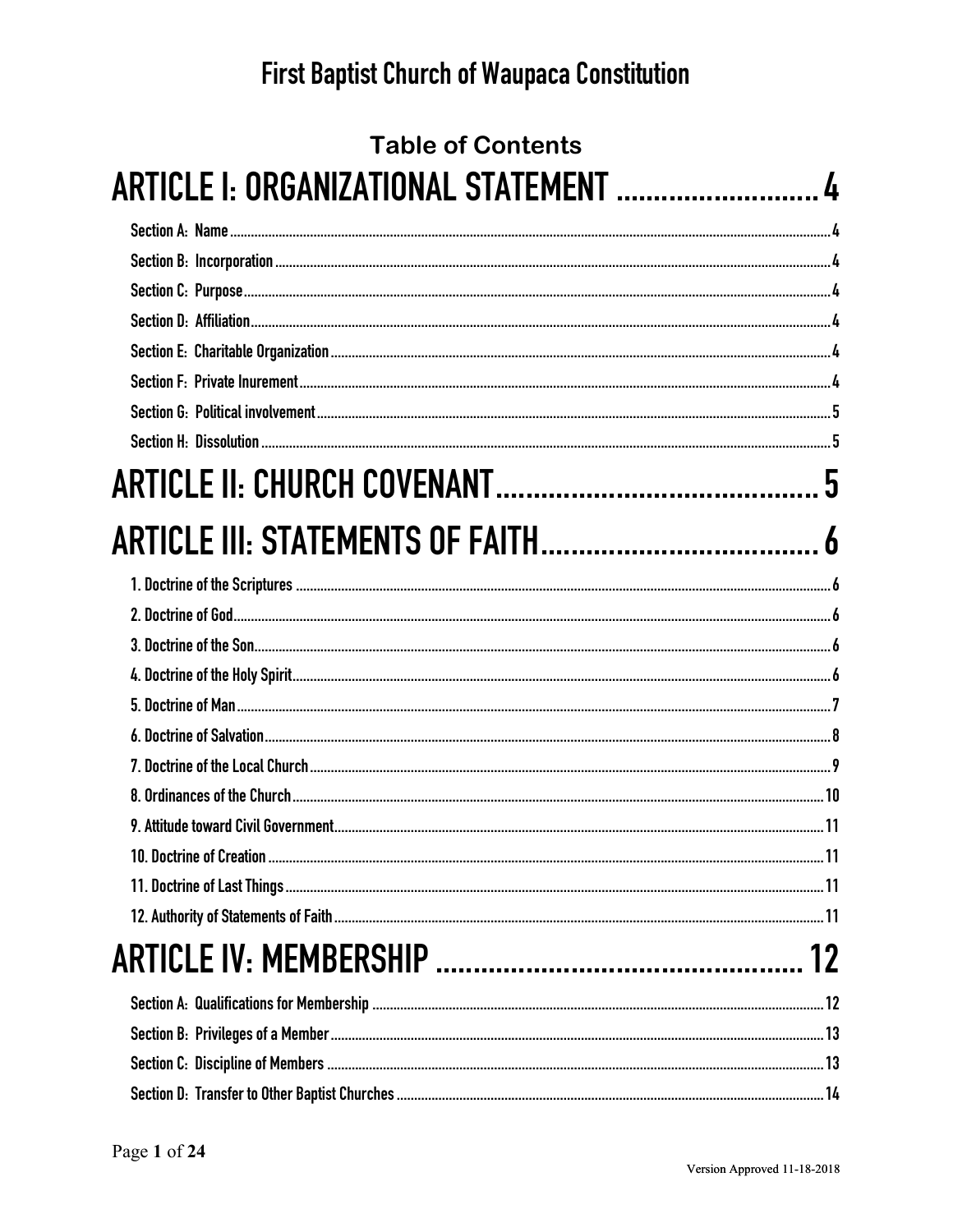| ARTICLE VI: OFFICES OF THE CHURCH  16     |    |
|-------------------------------------------|----|
|                                           |    |
| $\mathbf{1}$                              |    |
| 2.                                        |    |
|                                           |    |
|                                           |    |
|                                           |    |
| ARTICLE VII: DUTIES OF COMMITTEES  17     |    |
|                                           |    |
|                                           |    |
|                                           | 18 |
| <b>Section A: Members</b>                 | 18 |
|                                           |    |
| <b>ARTICLE IX: PASTORAL RELATIONS  18</b> |    |
|                                           |    |
|                                           |    |
|                                           |    |
|                                           |    |
|                                           |    |
|                                           |    |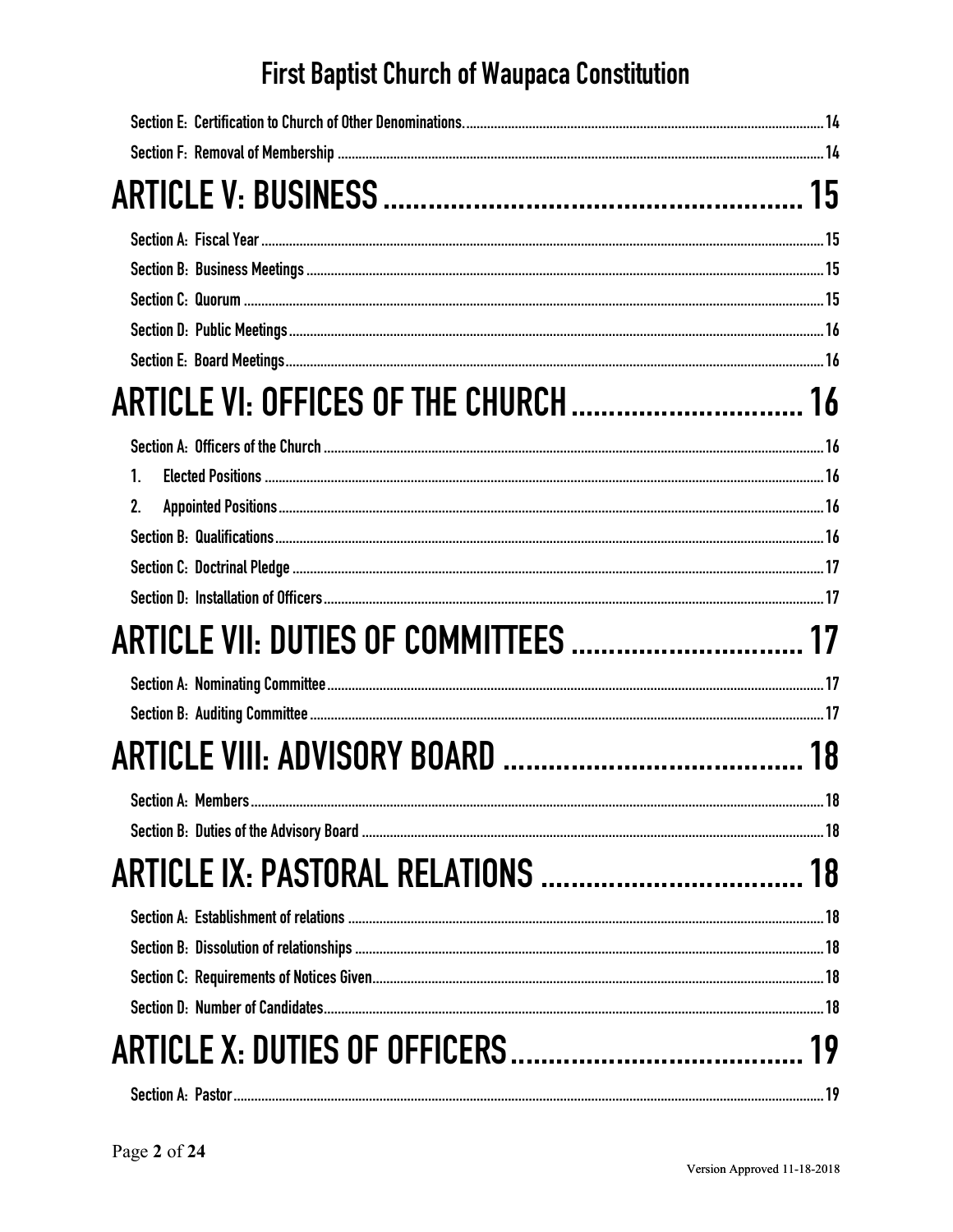| <b>ARTICLE XII: Constitutional Amendments/Additions 24</b> |  |
|------------------------------------------------------------|--|
|                                                            |  |
|                                                            |  |
| ARTICLE XIII: PARLIAMENTARY PRACTICE 24                    |  |
|                                                            |  |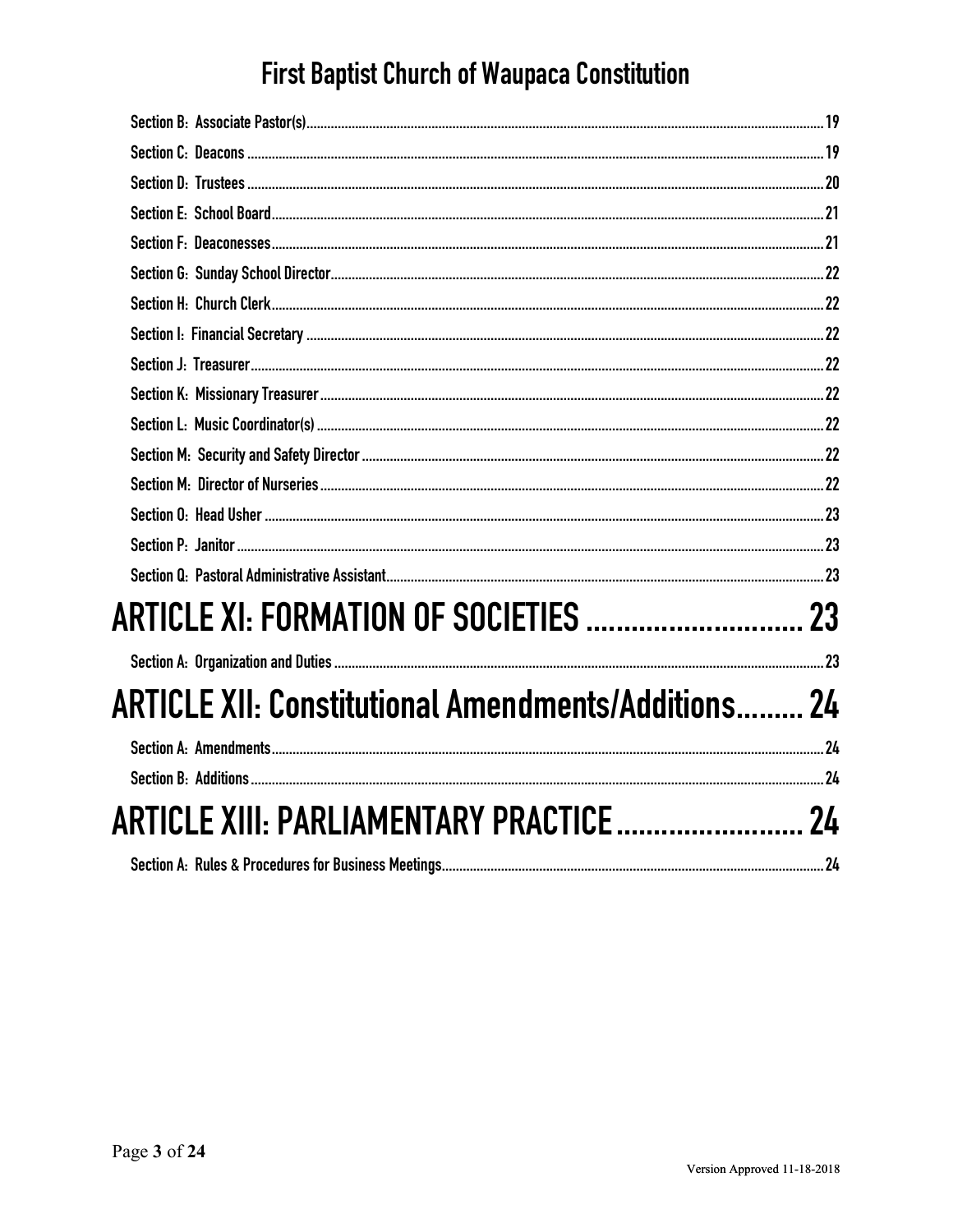# **ARTICLE I: ORGANIZATIONAL STATEMENT**

#### **Section A: Name**

This organization shall be known as the First Baptist Church of Waupaca.

### **Section B: Incorporation**

The First Baptist Church of Waupaca was incorporated in compliance with the laws of the State of Wisconsin on September 21, 1898. The Articles of Incorporation were recorded as Document Number 60652 in Miscellaneous Deeds, Volume 3, Page 300 of the records of the Waupaca County Register of Deeds. Correction of the Articles of Incorporation, on August 6, 1912, was recorded as Document Number 107584 in Volume 131 of Deeds, Page 227, in the records of the Waupaca County Register of Deeds.

### **Section C: Purpose**

The purpose of this Church shall be the preaching and teaching of the Word of God, the administration of the ordinances (Baptism and Communion) of the New Testament, the spiritual care and improvement of its members, the ministering of its own community, and the spread of the Gospel of Jesus Christ to all the earth; that the saving power of Jesus Christ might be made known.

### **Section D: Affiliation**

This corporation shall be, and remain, independent. The corporation shall not, at any time hereafter, be under obligation to any denomination, council of churches, or religious groups, etc.

### **Section E: Charitable Organization**

The First Baptist Church is organized exclusively for charitable, religious, and educational purposes within the meaning of Section 501 (c) (3) of the Internal Revenue Code of 1986 (or the corresponding provision of any future United States Internal Revenue law) including but not limited to those purposes defined in Section C above.

### **Section F: Private Inurement**

No part of the new earnings of the First Baptist Church shall inure to the benefit of or be distributable to its members, officers, staff, trustees, or other private persons, except that the Church shall be authorized and empowered to pay reasonable compensation for services rendered, and to make payments and distributions in furtherance of the tax-exempt purposes of the Church.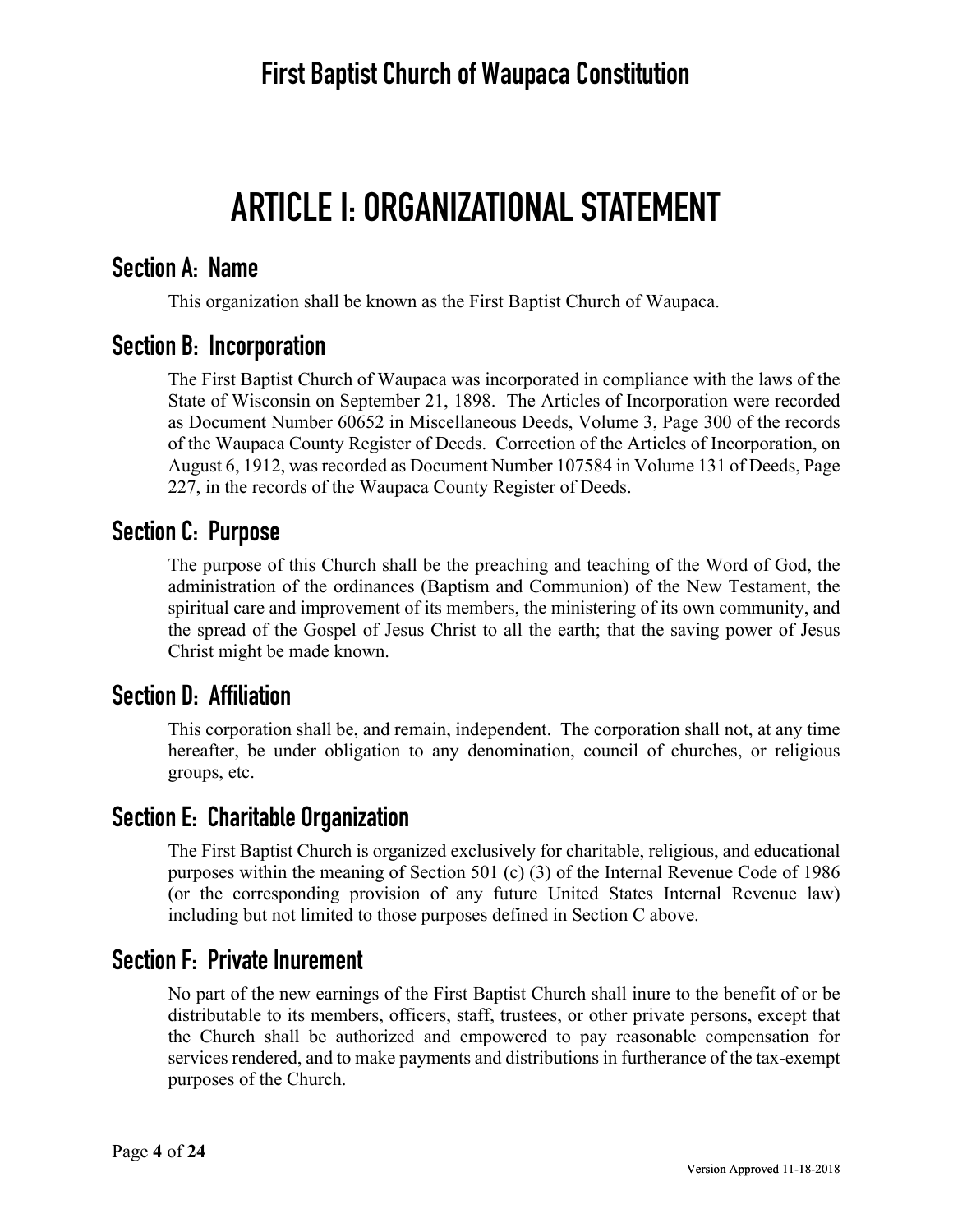### **Section G: Political involvement**

No substantial part of the activities of the church shall be the carrying on of propaganda or otherwise attempting to influence legislation. First Baptist Church shall not financially support, participate in, or intervene (including the publishing or distribution of statements) in any political campaign on behalf of, or in opposition to, any candidate for public office.

#### **Section H: Dissolution**

Upon the dissolution of the First Baptist Church, the deacons and trustees shall, after making payment for all of the liabilities of the church, dispose of the remaining assets of the Church to organizations organized and operated exclusively for religious purposes and shall at the time qualify as an exempt organization under Section 501(c) (3) of the Internal Revenue Code of 1986 (or the corresponding provision of any future United States Internal Revenue law), according to the deacons' and trustees' discretion. Assets must be distributed only to organizations that agree with the Church's purpose and Statement of Faith.

# **ARTICLE II: CHURCH COVENANT**

Having been led, as we believe, by the Spirit of God, to receive the Lord Jesus Christ as our Savior, and on the profession of our faith having been baptized in the name of the Father, and of the Son, and of the Holy Ghost, we do now in the presence of God, angels, and this assembly, most solemnly and joyfully enter into covenant with one another, as one body in Christ.

We engage, therefore, by the aid of the Holy Spirit, to walk in Christian love; to strive for the advancement of this church in knowledge, holiness, and comfort; to promote its prosperity and spirituality; to sustain its worship, ordinances, discipline, and doctrines; to contribute cheerfully and regularly to the support of the ministry, the expenses of the church, the relief of the poor, the spread of the gospel through all nations, and to be zealous in our efforts to advance the kingdom of our Savior.

We also engage to maintain family and secret devotions; to educate our children religiously; to seek the salvation of our kindred and acquaintances; to walk circumspectly in the world; to be just in our dealings, faithful in our engagements, and exemplary in our deportment; to avoid all tattling, backbiting and excessive anger; to abstain from the sale, and abuse of controlling substances. We oppose the use of alcohol, drugs, gambling, or any other thing that would take the place of the Spirit's control in the believer's life. (Ephesians 5:18; 1 Thessalonians 5:6; and 2 Timothy 1:7)

We further engage to watch over one another in brotherly love; to remember each other in prayer; to aid each other in sickness and distress; to cultivate Christian sympathy in feeling and courtesy in speech; to be slow to take offense, but always ready for reconciliation, and be mindful of the rules of our Savior to secure it without delay.

We moreover engage that, when we remove from this place, we will as soon as possible unite with some other church where we can carry out the spirit of this covenant and the principles of God's Word.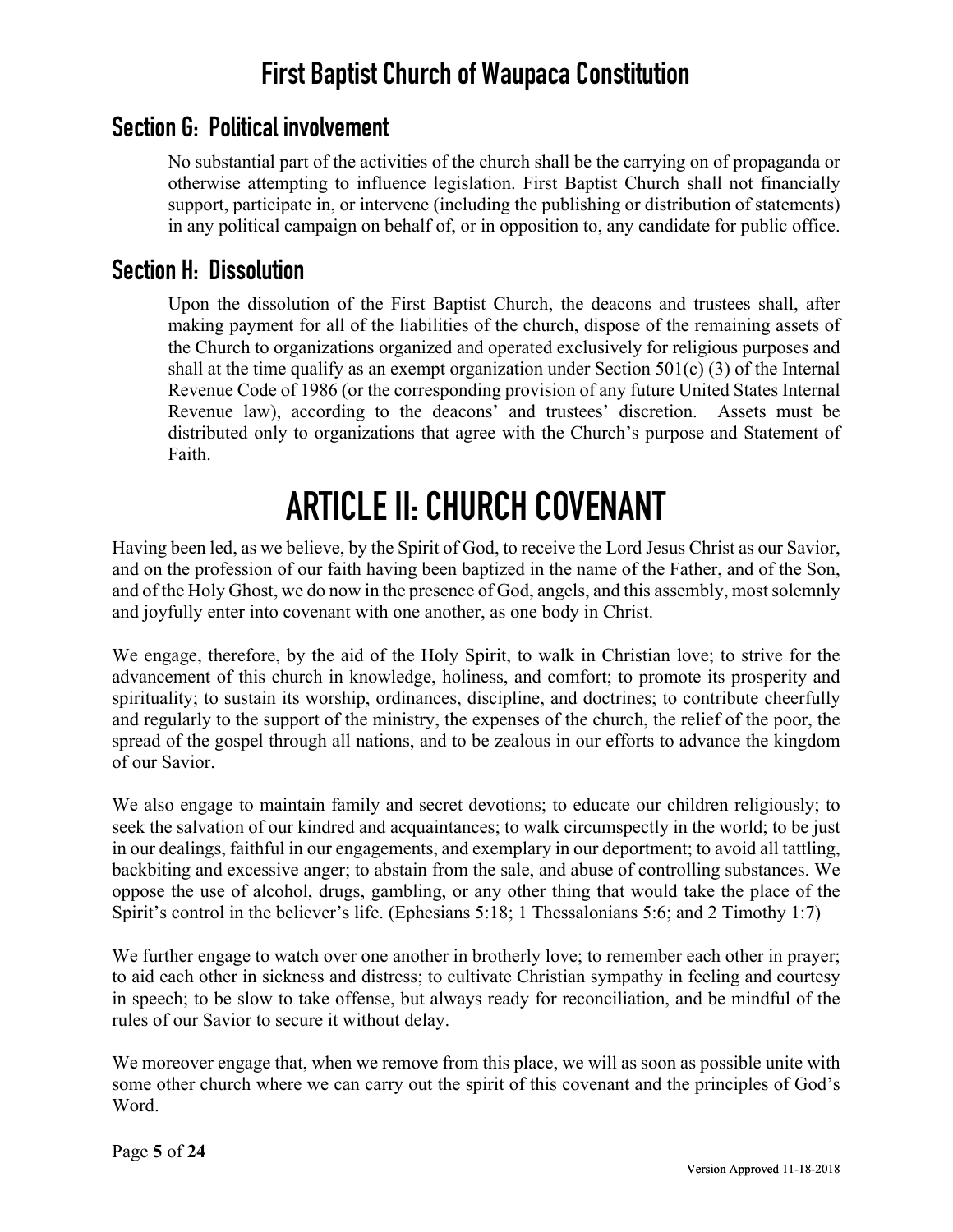# **ARTICLE III: STATEMENTS OF FAITH**

## **1. Doctrine of the Scriptures**

We believe the Holy Scriptures, consisting of the Old and New Testament only, to be the plenary, verbally inspired Word of God; inerrant in the original manuscripts, authoritative, infallible and God-breathed: and that they are authority for faith and practice (II Timothy 3:16-17; Matthew 5:18; II Peter 1:20-21; I Corinthians 2:10-13).

- Plenary Meaning: full; complete; as plenary authority
- Verbal Meaning: word for word; as a translation
- Inerrant Meaning: without error
- Infallible Meaning: incapable of failing; unerring, not capable of making a mistake; absolutely trustworthy

## **2. Doctrine of God**

We believe in one triune God, existing in three persons; Father, Son and Holy Spirit, eternal in being, identical in essence, equal in power and glory, and having the same divine attributes and perfections; yet exercising them in various offices (Deuteronomy 6:4; Matthew 28:19; John 14:7- 12, 16:7; and II Corinthians 13:14)

• Essence Meaning: that which is the real character of a thing.

## **3. Doctrine of the Son**

We believe in the Lord Jesus Christ, conceived by the Holy Spirit, born of the virgin Mary, whose humiliation in the days of His flesh did not include laying aside His deity (Matthew 1:18-19; John 1:1-14).

We believe that the Lord Jesus Christ, the only begotten Son of God, died for our sins according to the Scriptures, as a substitutionary sacrifice, and that all who receive Him are justified on the grounds of His shed blood (I Corinthians 15:3-4; II Corinthians 5:21; Romans 3:21-26).

We believe in the resurrection of the crucified body of our Lord Jesus Christ, in His bodily ascension into heaven, in His present life there for us as High Priest and intercessor (Matthew 28:5-6; Acts 1:9; Hebrews 7:25-26).

We believe in "that blessed hope" the personal, visible, pretribulational, premillennial, and imminent return of our Lord and Savior, Jesus Christ (I John 3:2-3; I Thessalonians 4:14-17; I Corinthians 15:51-53).

## **4. Doctrine of the Holy Spirit**

We believe that the Holy Spirit is eternally one of the God head; equal with God the Father and God the Son, and has the same nature; that he was active in creation (Psalm 104:30); that in His relation to the unbelieving world, He restrains the evil one until God's purpose is fulfilled (II Thessalonians 2:7), that He convicts of sin, of righteousness, and of judgment to come (John 16:8-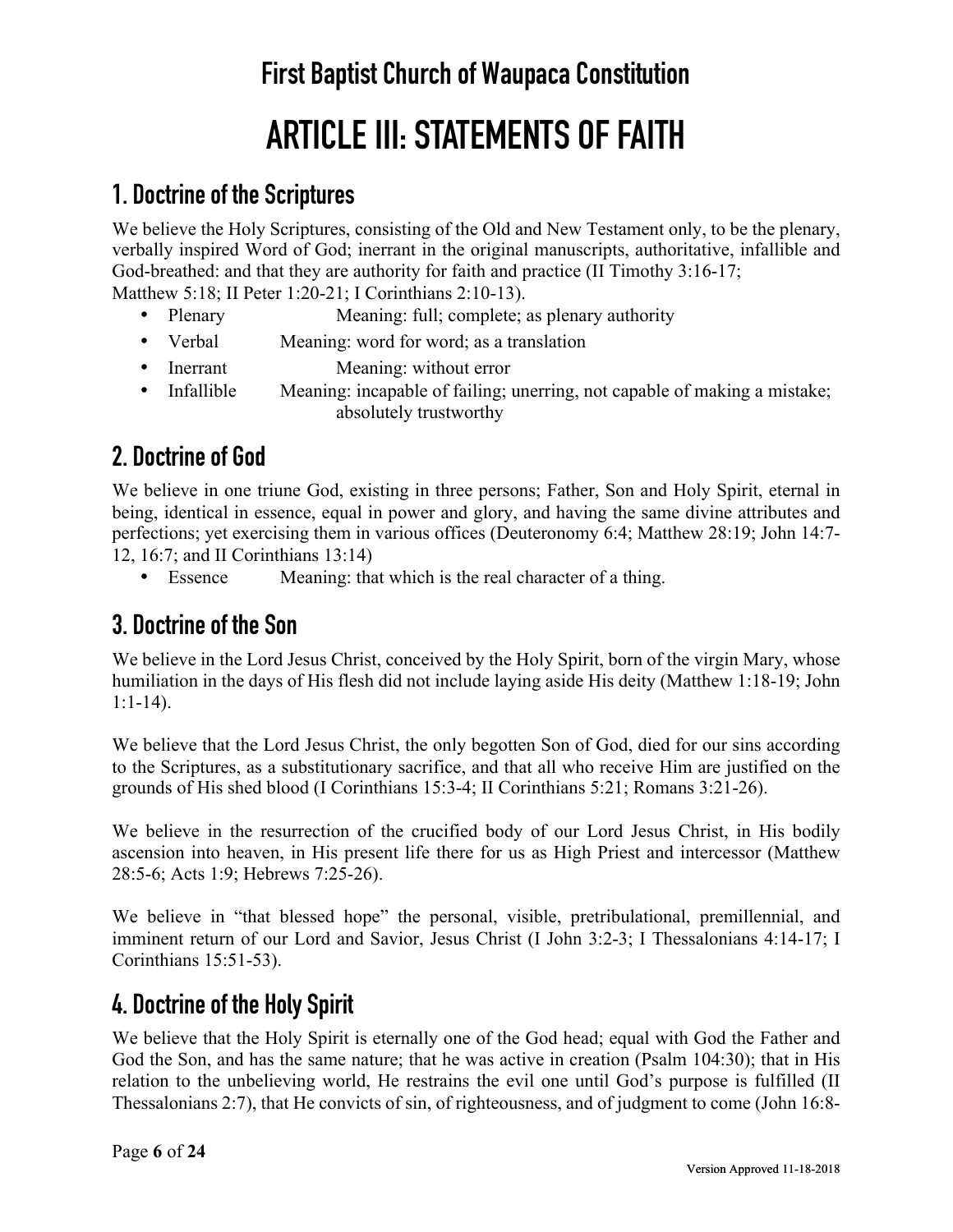11); that He bears witness of the truth of the Gospel in preaching and testimony (Acts 5:30, 32); that He indwells the believer (I Corinthians 6:19); that He baptizes into the body of Christ (I Corinthians 12:13); that He seals the believer "until the redemption of the purchased possession" (Ephesians 1:13-14) that He confers gifts and graces upon the body of Christ (I Corinthians 12:7- 11); that He empowers for service (Acts 1:8); that He bears witness to the believer's son ship (Romans 8:16-27).

We believe that some gifts of the Holy Spirit were temporary. We believe that speaking in tongues was never the common or necessary sign of the fulfilling or baptism of the Spirit. We believe that God, in accord with His own will, does hear and answer prayer for the sick and the afflicted (I Corinthians 12:1; II Corinthians 12:11, 30; James 5:14-16).

## **5. Doctrine of Man**

We believe that man was created by an immediate act of God in His own image, as given in the Genesis account, and not by process of evolution; that through disobedience to God, lost his first estate and thereby became a sinner in need of a Savior; and that since that time all men are born sinners, spiritually dead, alienated from God, and stand in need of personal redemption that is in the Lord Jesus Christ alone (Genesis 1:26, 27; 3:1-14; Romans 5:12; 3:23-24; Psalms 51:5; Ephesians 2:1; Colossians 1:21; Hebrews 9:11; Colossians 1:14).

- **A. MARRIAGE:** We believe marriage is ordained by God as one naturally born male and one naturally born female becoming one flesh. We believe it is God's design that a man and woman enter the marriage union for life. We believe that God disapproves of and forbids divorce and intends marriage to last until one of the spouses dies. Divorce and remarriage is regarded as adultery except on the grounds of fornication. Although divorced and remarried persons or divorced persons may hold positions of service in the church and be greatly used of God for Christian service, they may not be considered for the offices of pastor or deacon. (Genesis 2:18-25; Mal. 2:14-17; Matthew 19:3-12; Romans 7:1-3; Ephesians 5:22-32; 1 Tim. 3:2; Titus 1:6)
- **B. FAMILY RELATIONSHIPS:** We believe that God has ordained the family as the foundational institution of human society. Men and women are spiritually equal in position before God, but God has ordained distinct and separate spiritual functions for men and women in the home and the church. The husband is to be the leader of the home, and men are to be the leaders (pastors and deacons) of the church. Accordingly, only men are eligible for licensure and ordination by the church. (Gal. 3:28; Col. 3:18; 1 Tim. 2:8-15, 3:4-5, 12)
- **C. HUMAN SEXUALITY:** We believe God has provided for intimate sexual relations between man and woman within the covenant of marriage. Sexual relations outside the bonds of marriage, including homosexuality, bisexuality, bestiality, incest, adultery, fornication, pedophilia, among others alluded to in God's Word, are a sin. We believe acts that defile God's human creation, such as gender modification, through medical procedures or by appearance, and participation in the sexual degradation of others through pornography, are attacks against the family unit, are against the will of God, and are sins. (Genesis 2:24;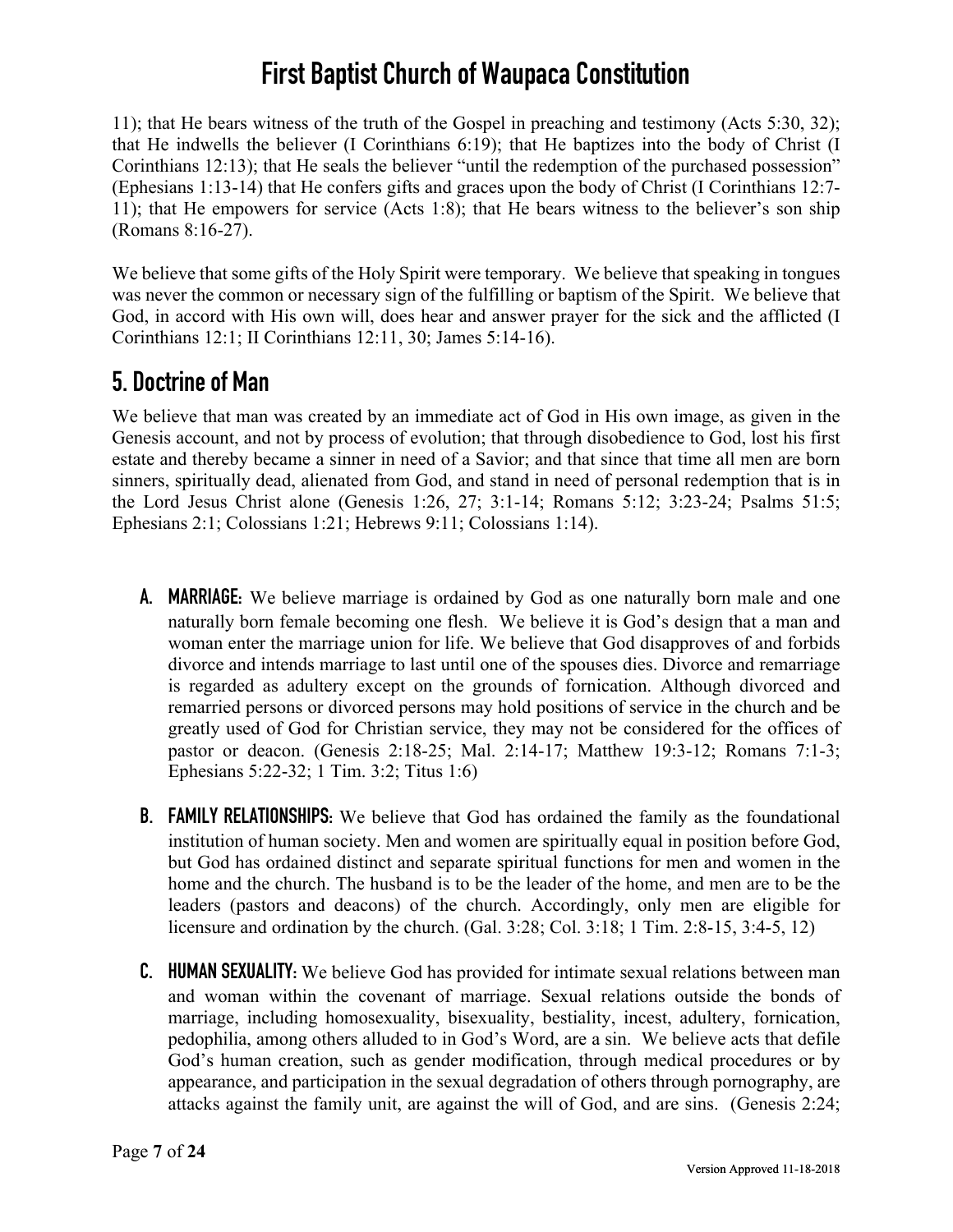19:5, Leviticus 18:1-30; Romans 1:18-32; I Corinthians 6:6-10; 7:3-5; Hebrews 13:4; Ephesians 5:3-5; I Thessalonians 4:3-8)

- **D. SEPARATION:** We believe that believers should maintain a godly testimony and live in such a way that their lives do not bring reproach upon their savior. God commands His people to separate from all religious apostasy, all worldly and sinful pleasures, practices, and associations; and to refrain from all immodest and immoderate appearances. We stand against any and all worldly philosophies that seek to destroy or undermine the truth of Biblical Christianity. (Lev. 19:28; Rom. 12:1-2, 14:13; 1 Cor. 6:19-20; 2 Cor. 6:14, 7:1; 2 Tim. 3:1-5; 1 John 2:15-17; 2 John 9-11)
- **E. SANCTITY OF LIFE:** We believe in the sanctity of human life. We believe human life begins at conception, and from conception through the elderly adult years should be respected as a creation of God. We believe abortion, infanticide, euthanasia, suicide, assisted suicide, and other similar acts are murder and therefore against the will of God. We reject any teaching that abortions due to rape, incest, birth defects, gender selection, population control, or the physical or mental well-being of the mother are acceptable. We also believe that an act or omission which, of itself or by intention, causes death in order to eliminate suffering constitutes murder contrary to the will of God. Discontinuing medical procedures that are extraordinary or disproportionate to the expected outcome can be a legitimate refusal of over-zealous treatment. (Genesis 1:27; Exodus 20:13, 23:7; Leviticus 19:32; Job 3:16, 12:12; Psalms 51:5, 139:13-16; Isaiah 44:2, 24; Jeremiah 1:5; Matt. 5:21; Luke 1:44; Acts 17:28; Romans 9:20-22; I Timothy 5:1-2.)
- **F. LAWSUITS BETWEEN BELIEVERS:** We believe that Christians are prohibited from bringing civil lawsuits against other Christians or the Church to resolve personal disputes. We believe the Church possesses all the resources necessary to resolve personal disputes between members. We do believe, however, that a Christian may seek compensation for injuries from another Christian's insurance company as long as the claim is pursued without malice or slander. (1 Cor. 6:1-8; Eph. 4:31-32; Matt. 18:15-17)

## **6. Doctrine of Salvation**

We believe that in order to be saved, all men, being sinners, must be born again. We believe that all who receive, by faith, the Lord Jesus Christ are born again by the Holy Spirit. We believe that this new birth is instantaneous, not a process; and that it is brought about in a manner above comprehension; solely by the power of the Holy Spirit and the Word of God. We believe that in the new birth God justifies the believer and that the Holy Spirit indwells the believer with power for holy service. We further believe that every believer stands as a priest before God (Romans 3:10; John 1:12 and 13; Revelation 3:20; I Corinthians 6:19-20; II Corinthians 5:17; Acts 16:30- 34; John 16:7-8; I Peter 2:5; and Revelation 1:6).

**A. ETERNAL SECURITY:** We believe that the salvation of every believer is secure for all eternity from the moment of regeneration. This security is guaranteed to each believer by the fact that the life received is eternal life, by the keeping power of God, and by the sealing work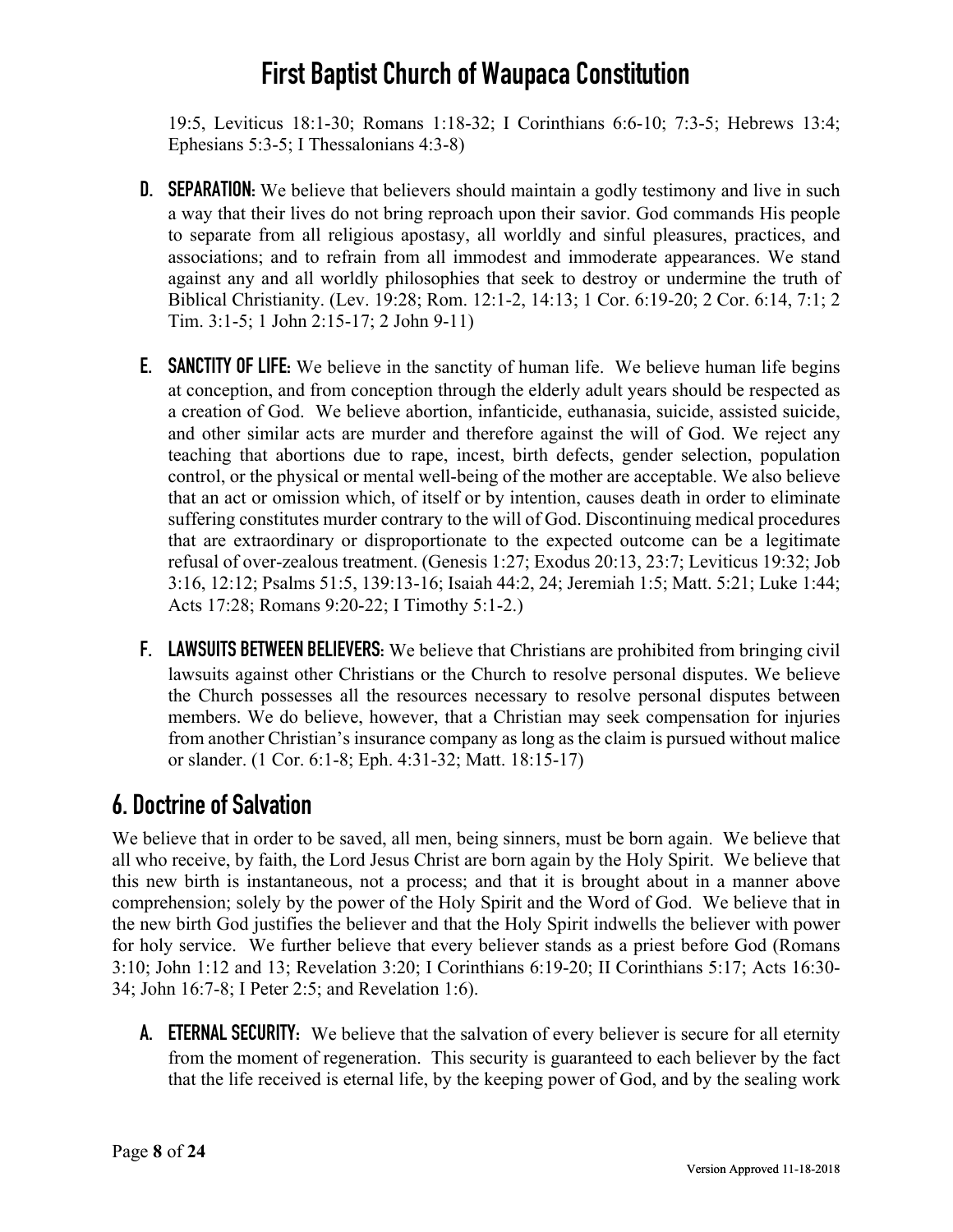of the Holy Spirit (John 5:24; 10:27-30; Romans 8:1,29-30,38-39; Ephesians 4:30; Hebrews 7:25).

- **B. JUSTIFICATION:** We believe that justification is a judicial act of God by which He imparts to the born-again believer complete pardon of sins, the gift of eternal life, and imputes to the believer His own righteousness. We believe that justification is bestowed not in consideration of any works of righteousness which the believer has done, but solely because of his faith in the shed blood of the Lord Jesus Christ (Romans 5:6-8; Acts 13:38- 39; John 5:24, 6:40; and Romans 3:25, 5:9).
	- Judicial Meaning: fair, unbiased
- **C. SANCTIFICATION:** We believe that immediate positional sanctification is that act of God whereby believers are, at the time of regeneration, eternally set apart as belonging to Him by redemption, thereby being placed in the family of God as children, joint heirs with Jesus Christ (I John 3:1; Romans 8:14-17; I Corinthians 1:2; Hebrews 10:10-14).

We believe that progressive sanctification is the process by which according to God's will, we are made partakers of His holiness; that it is progressive; that it is begun in regeneration; that it progresses if the believer is yielded to the Holy Spirit's control; that it is carried on in the hearts of believers by the presence and power of the Holy Spirit through the Word of God, self-examination, watchfulness, and prayer (I Thessalonians 4:3, 5:23; Proverbs 4:18; I John 2:29; Philippians 2:12-13; Ephesians 6:18; John 17:17).

We believe that ultimate sanctification will be the portion of every believer when finally, in the presence of the Lord, complete and entire with soul and spirit united in the resurrection body free from every trace or effect of sin and rebellion (I John 3:2; I Corinthians 15:52-54; and Ephesians 5:27).

**THE ETERNAL STATE:** We believe that the souls of those who have trusted in the Lord Jesus Christ for salvation do at death immediately pass into His presence and there remain in conscious bliss until the resurrection of the body at His coming when soul and body reunited shall be associated with Him forever in glory; but that the souls of unbelievers remain after death in conscious torments (Luke 16:23) until the final judgment of the Great White Throne at the close of the millennium, when soul and body reunited shall be cast into the lake of fire from the presence of the Lord and from the glory of His power (Luke 16:26, 23:43; II Corinthians 5:8; Philippians 1:23; II Thessalonians 1:7-9; Revelation 20:11-15; I Thessalonians 4:13-18).

## **7. Doctrine of the Local Church**

We believe that a local church is a congregation of immersed believers (Acts 2:41-42) who are associated by a covenant of faith and fellowship in the gospel and that the church has been committed two ordinances; baptism and the Lord's Supper (Matthew 28:19; I Corinthians 11:2, 23-26). We believe the true mission of the church is two-fold; being a faithful witness of Christ to all men as we have opportunity and to edify the body of believers (Acts 1:3; Ephesians 4:11-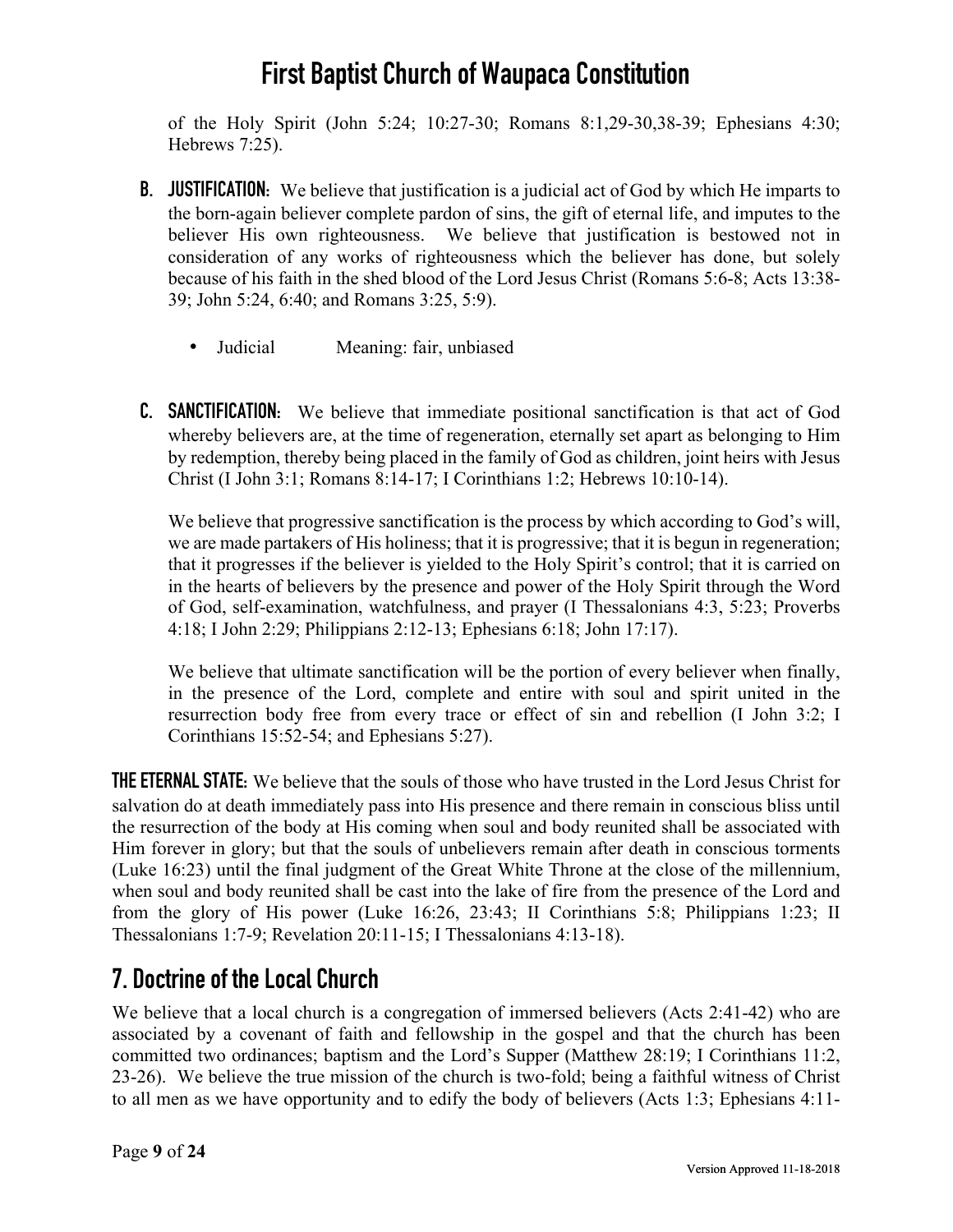12). We further believe the local church has the absolute right of self-government, free from all the mandates of any hierarchy, or individuals or organizations (Act 20:28-32); that it is scriptural for true churches to cooperate with each other in contending for the faith and the furtherance of the Gospel; that each church is the sole judge of the measure and method of its cooperation; that in all matters of membership, or polity, of government, of discipline, and of benevolence, the will of the local church is final (I Corinthians 5:1-5; Matthew 18:17).

We believe that the local church is the center of God's program for this age and that every Christian is bound by Scripture to give his unhindered cooperation to the program of his local church (Acts 2:41-47, 14:27; I Timothy 3:1-16; Titus 1:5-11; I Corinthians 3:10-17, 5:1-5, 11:2).

We believe that the Lord Jesus Christ has commissioned the church to take the gospel to the world and that evangelism at home and abroad should be primary in the program of the local church (Matthew 28:19-20; Acts 1:8).

- **A. MISSIONS:** We believe that God has given the church a great commission to proclaim the Gospel to all nations so that there might be a great multitude from every nation, tribe, ethnic group, and language group who believe on the Lord Jesus Christ. As ambassadors of Christ, we must use all available means to spread the Gospel to the foreign nations and our communities. (Matt. 28:19-20; Mark 16:15; Luke 24:46-48; John 20:21; Acts 1:8; 2 Cor. 5:20)
- **B. GIVING:** We believe that every Christian, as a steward of that portion of God's wealth entrusted to him, is obligated to financially support the local church. We believe that God has established the tithe as a basis for giving, but that every Christian should also give other offerings sacrificially and cheerfully to the support of the church, the relief of those in need, and the spread of the Gospel. We believe that a Christian relinquishes all right to direct the use of his tithe or offering once the gift has been made. In the case of designated giving, those gifts will be directed accordingly towards the previously established designated fund, but in other cases, designations are to be considered as advisory only. (Gen. 14:20; Prov. 3:9-10; Acts 4:34-37; 1 Cor. 16:2; 2 Cor. 9:6-7; Eph. 4:28; 1 Tim. 5:17-18; 1 John 3:17)

## **8. Ordinances of the Church**

We believe that there are two church ordinances: baptism and the Lord's Supper.

Baptism is the immersion of a believer in water and is the only mode of baptism revealed and commanded in the scriptures and is properly called "believer's baptism". This baptism sets forth, in a beautiful and solemn way our faith in a crucified, buried, and risen Savior. The believer's immersion in water symbolizes death, burial, and resurrection to a new life in Christ (Romans 6:3- 5; II Corinthians 5:17), and is the visible credential for membership in the local church which corresponds to Holy Spirit baptism, the credential to membership in Christ's body. Believer's baptism is a scriptural pre-requisite to church membership (Acts 2:38-41; Acts 8:36-39).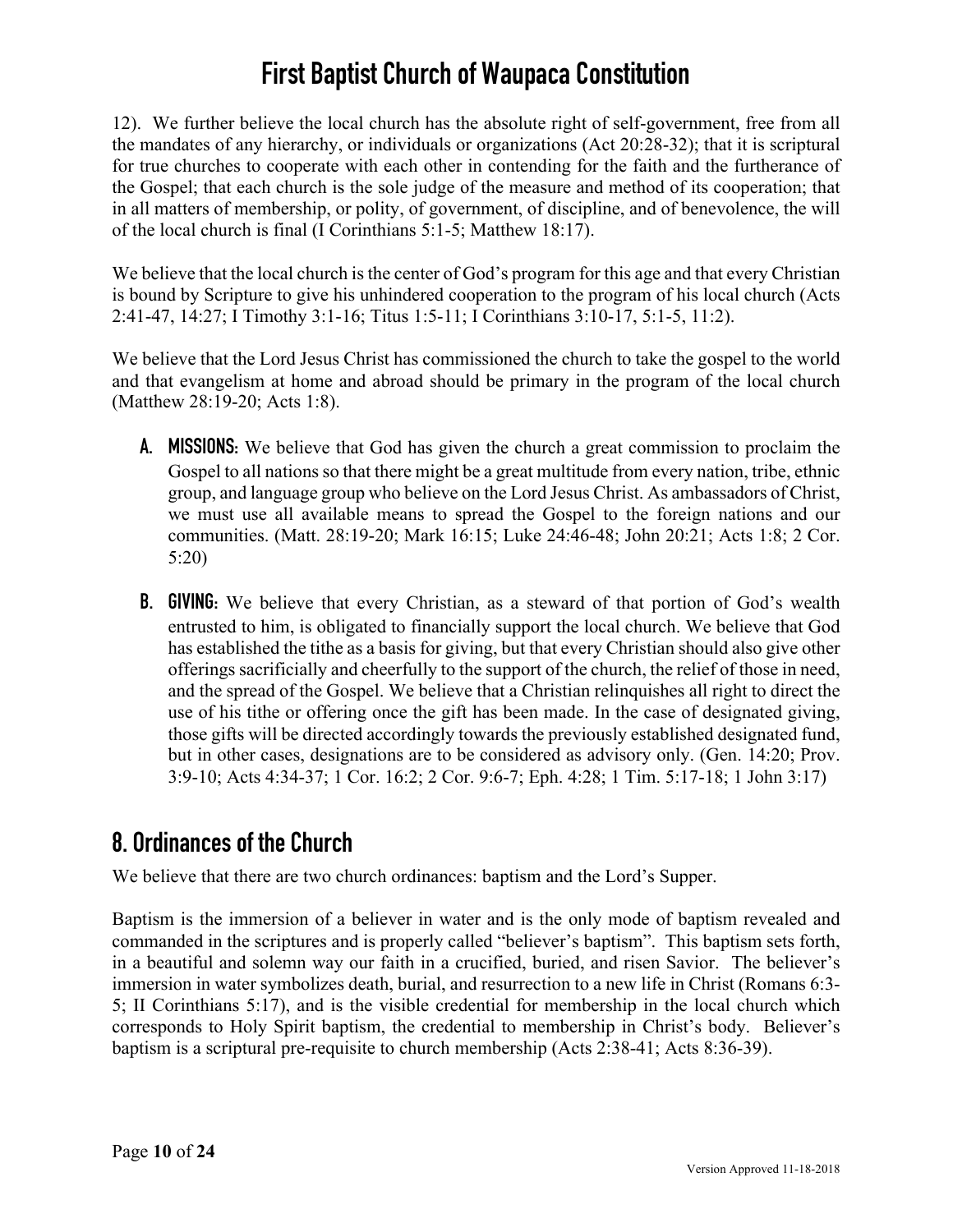The Lord's Supper is a church ordinance in commemoration of the Lord's death until He comes and signifies the continual fellowship of baptized believers with Him and each other in Him. Each believer should exercise careful self-examination before participation in this ordinance (I Corinthians 11:23-32). We believe that obligation for proper and scriptural administration of the ordinances is the responsibility of the church, and that authority and prerogative of administration does not rest in the minister as an expiatory priest.

• Expiate meaning: to make amends or reparation for.

### **9. Attitude toward Civil Government**

We believe in the separation of church and state (Matthew 22:21). We believe that civil government is ordained of God for the punishment of evil doers and for the protection of the good (Romans 13: 1-7). We therefore consider it our duty to pray for rulers and magistrates and to obey them, except in things opposed to the will of God (Titus 3:1; I Peter 2:13-14; Acts 4:19; Matthew 23:10).

### **10. Doctrine of Creation**

We believe in the Genesis account of creation, and that it is to be accepted literally and not figuratively: that all animal and vegetable life was made directly and that God's established law is that they bring forth only "after their kind", that man was created directly in God's own image and after His own likeness and did not evolve from any lower form of life; and that all men are descended from the historical Adam and Eve, first parents of the entire human race (Genesis 1:1- 2, 25; Hebrews 11:3; Colossians 1:16-17; Psalms 33:6-9).

## **11. Doctrine of Last Things**

We believe in the imminent return of Christ to raise the bodies of departed saints and to translate His church, followed by a seven-year period of tribulation upon all the earth, after which He shall again return with His saints to establish the promised Davidic Kingdom. He shall reign for a thousand years; peace and righteousness shall cover the earth; Satan shall be bound and Israel shall be established in her own land; following which, Satan shall be loosed to again deceive the nation against Christ, only to be forever banished to the lake of fire. The wicked dead shall be raised for the Great White Throne judgment and condemned to everlasting conscious punishment in hell. The righteous shall enjoy conscious blessedness with the Lord (John 14:3; Matthew 24:21; Revelation 19:11-21, 20:1-15; Ezekiel 39:25-29; I Thessalonians 4:15)

• Banished meaning: to drive out; condemn; to exile; to expel.

Revelation 20:10 "And the devil that deceived them was cast into the lake of fire and brimstone, where the beast and the false prophet are, and shall be tormented day and night forever and ever."

### **12. Authority of Statements of Faith**

The Statements of Faith do not exhaust the extent of our faith. The Bible itself is the sole and final source of all that we believe. We do believe, however, that the foregoing Statements of Faith accurately represent the teachings of the Bible and, therefore, are binding upon all members.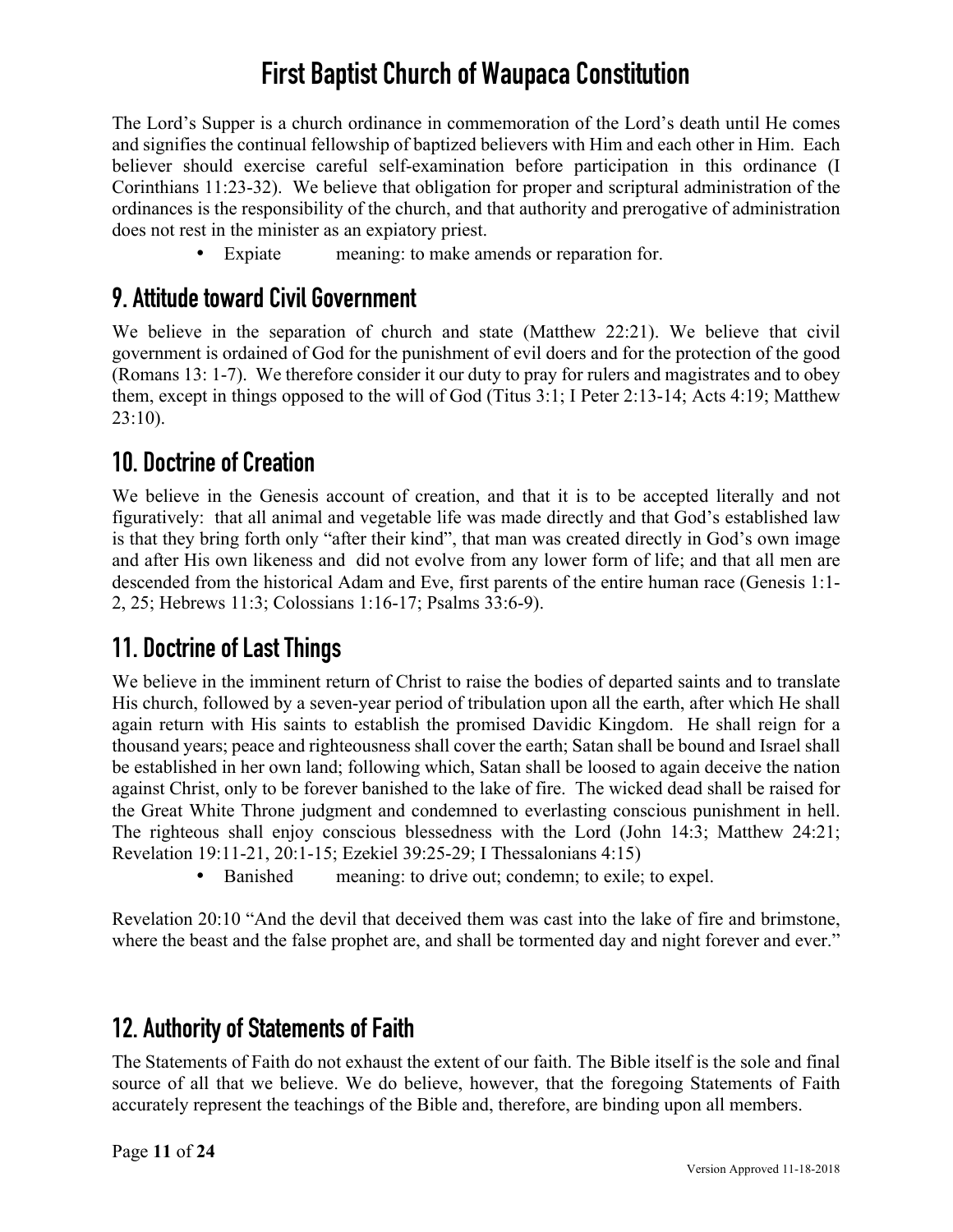# **ARTICLE IV: MEMBERSHIP**

#### **Section A: Qualifications for Membership**

We believe that church membership is only for those who are saved (believers in Jesus Christ) and who show evidence of regeneration (salvation) by their personal testimony and by their life style (Acts 2:41-47). We believe that the difference between saved, regenerated, believers and the unsaved is made clear in scriptural passages such as Romans 1:18-31 and I Corinthians 6:9-10 which describe the unsaved (unrighteous), and I Corinthians 6:11 which states that the saved (sanctified) are no longer like them.

All persons desiring membership in this Church are to be interviewed by the Pastoral staff or the Board of Deacons and recommended to the church for membership after their reading of and intending to fully subscribe to the Statements of Faith, the Church Covenant, and if of voting age, the Church Constitution; and agree to submit to the authority of this local church and its Pastoral leadership.

Upon recommendation by the Pastoral staff or Deacons at the next business meeting, and majority consent of the Church, the candidate shall be added to the membership having complied with any one of the following conditions:

- 1. Any person professing faith in the Lord Jesus Christ, giving evidence of regeneration, and adopting the views of faith and practices held in this church may, upon baptism by immersion, be received into its membership.
- 2. Members of other Baptist Churches may be received by virtue of their letter certifying their baptism by immersion, duly granted by said churches.
- 3. Restoration:
	- A. A former member of the First Baptist Church of Waupaca, whose membership has lapsed and having been removed due to lack of attendance, may be restored into fellowship on profession of faith.
	- B. A former member of the First Baptist Church of Waupaca if having been removed from membership, after confession is made publicly before the church membership of the sin or sins involved, and satisfactorily evidencing repentance to the Pastor (or Board of Deacons if the Pastor is vacant) may be restored into fellowship on profession of faith.
- 4. Persons who are not members of other Baptist Churches, but have been baptized by immersion upon profession of faith in our Lord Jesus Christ, and who accept the views and practices as approved by First Baptist Church, may be received into membership by virtue of their profession of faith.
- 5. Members may be received at any regular business meeting of the Church. New members shall be officially welcomed into the fellowship of the Church.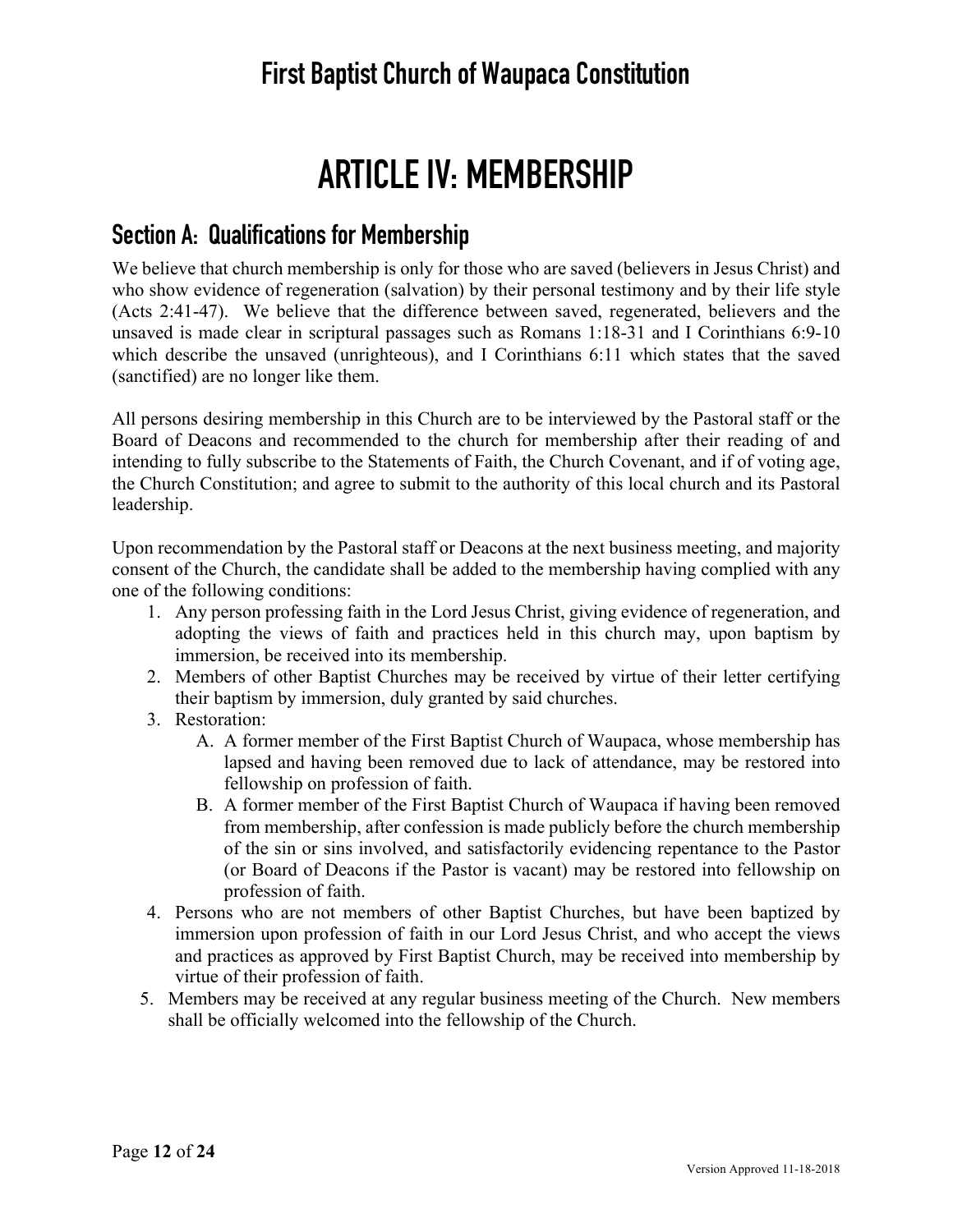## **Section B: Privileges of a Member**

- **1. PROPERTY RIGHTS:** Members have no property, contractual, or civil legal rights in the property or other ministry affairs of the church. Although the general public is invited to all of the church's worship services, the church property remains private property. The Pastor (or in his absence, the board of deacons) has the authority to suspend or revoke the right of any person, including a church member, to enter or remain on church property. If, after being notified of such a suspension or revocation, the person enters or remains on the church property, the person will be treated as a trespasser.
- **2. INSPECTION OF RECORDS:** Members have the right to review the minutes of a meeting, the Constitution of the church, and any prepared financial statements. The member may not view or copy minutes from the deacon board, disciplinary meeting notes, individual membership giving records, or the financial or accounting records of the church.
- **3. RIGHT TO SUE:** Members do not have the right to bring a lawsuit against the church, but do have the right to bring a lawsuit against the leadership of the church. Any disputes or lawsuits between church members and the church cannot be litigated in civil court as it is Biblically forbidden; but if such a dispute were to arise, it must be arbitrated in a Biblically based manner.
- **4. MINISTRY PARTICIPATION:** Members have the right, and are encouraged to participate in any ministries of the church; or seek guidance for what ministry they are best suited for or needed. (See Articles VI, VII, VIII, X, XI)

### **Section C: Discipline of Members**

We believe that church discipline is to be exercised with the goal of restoring the erring member to a right relationship with Christ and with the church (Galatians 6:1 and James 5:19-20). If an erring member persists in unrepentant sin (as in the example given in I Corinthians 5), the church will initiate the process of removing them from the membership in accordance with the procedures given in Matthew 18:15-20, Romans 16:17-18 and the example given in I Corinthians 5:1-13, I Thess. 5:14, II Thess. 3:6, 10-15, I Tim. 5:19-20, Titus 3:10-11. We believe that those who have been removed from membership can be restored to fellowship after they have repented (II Corinthians 2:1-11).

- 1. If a member becomes aware that another member's conduct is of such magnitude that it hinders the spiritual growth and testimony of the individual or the church body as a whole, he is to go alone in a spirit of humility to the offending party and seek to restore that person.
- 2. If reconciliation is not reached, then a deacon or pastor is to accompany the one seeking to resolve the matter.
- 3. If the matter is still unresolved, then the Discipline Committee shall hear the matter. The discipline committee shall consist of the Pastors and the board of deacons; and shall have sole authority in determining heretical deviations from the Statements of Faith and the Church Covenant. If a pastor or a deacon is the subject of disciplinary action, he is entitled to the same privileges as the other members, but shall not sit as a disciplinary committee member.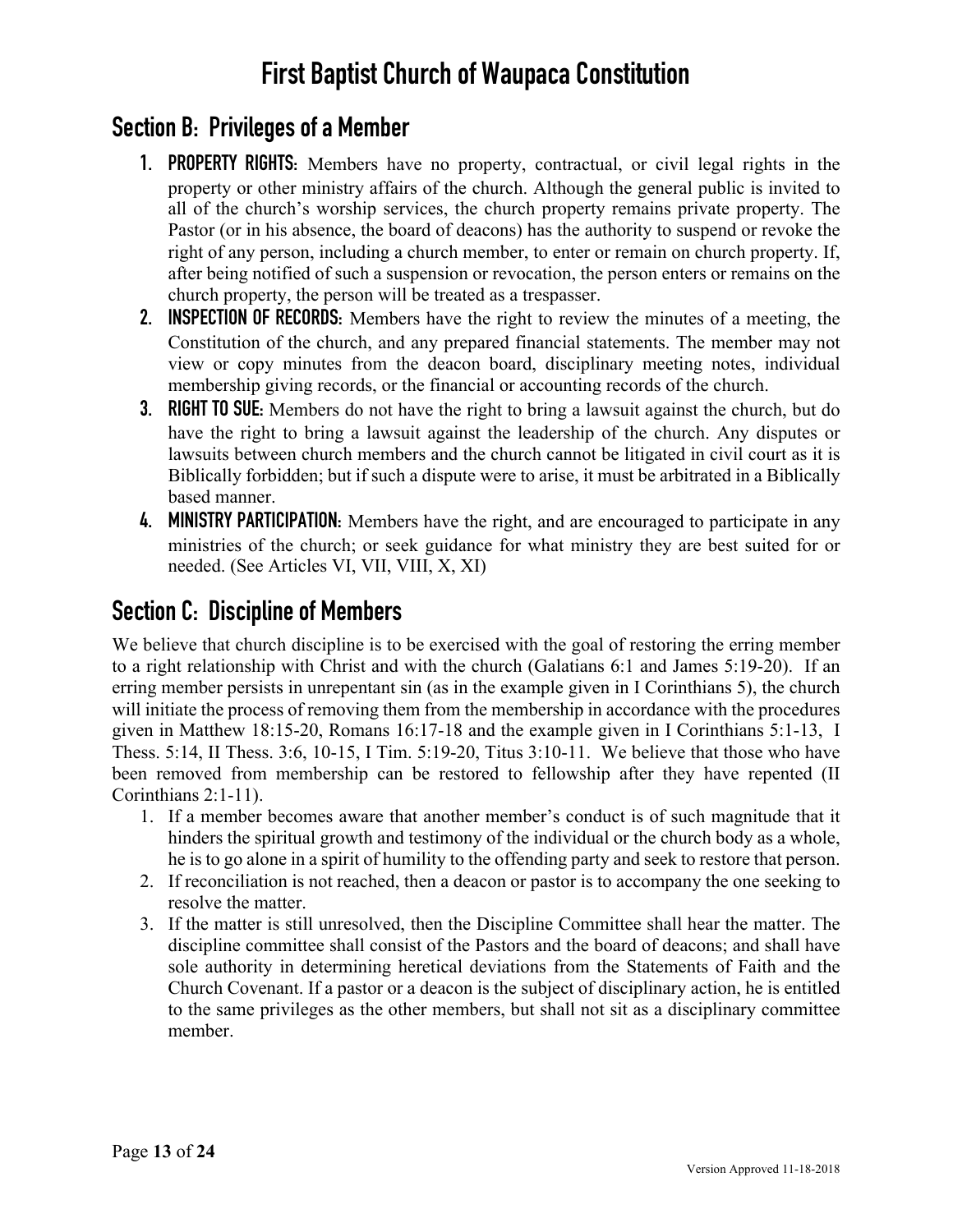- 4. If after the Discipline Committee has heard the matter and the individual is still unrepentant, then the Committee will recommend to the other members of the church that they also make a humble effort to personally go to seek restoration of the offending member.
- 5. If all restoration efforts have failed, the offending member will be removed from the membership role by a majority vote of members present at a specially called for disciplinary meeting. The offending member will not have voting rights at this meeting. Members placed under church discipline must immediately return any church property that they are in possession of; and church members should not have social contact with the former member except for restoration purposes.

### **Section D: Transfer to Other Baptist Churches**

Any member, if in good standing, shall be granted, on request, a regular Letter of Transfer to any other church of the same faith and order.

### **Section E: Certification to Church of Other Denominations.**

When a member of this Church desires to unite with a church of like faith, a certificate of Christian Standing may be given upon request.

### **Section F: Removal of Membership**

- 1. No provision contained in this section shall be subject to or governed by the procedures regarding discipline of members set forth in Section C.
- 2. If any member shall present a written request to have his or her name dropped from the Church Roll, it shall be granted; but no letter of transfer or written statement of good standing will be issued upon such resignation, except at the discretion of the pastor.
- 3. The membership of any individual member shall be automatically considered lapsed if the member in question has not attended a regular worship service of the church in the preceding six months. Upon good cause being shown to the pastor, this provision for membership removal may be waived in the case of any individual member at the discretion of the pastor.
- 4. The following individuals will not be considered for removal from the church roll if solely for the following reasons:
	- A. Those in nursing homes or assisted living.
	- B. Those whose health does not permit them to attend.
	- C. Those who are serving in the military.
	- D. Those who are attending college.
	- E. Those who are serving in the mission field or as an evangelist.
	- F. Those that have a seasonal residency out of state.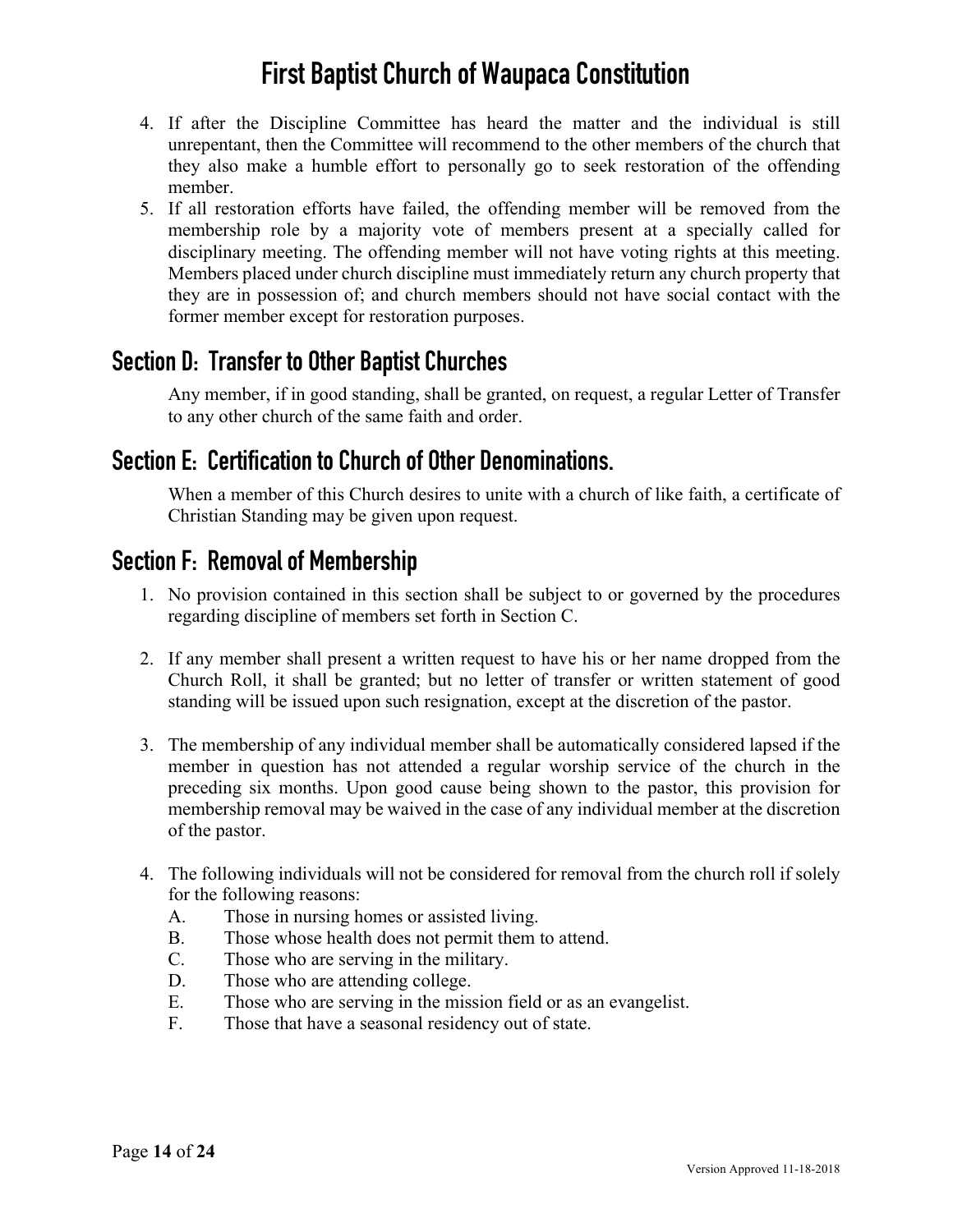- 5. No member of this church may hold membership in another church. If any member unites in membership with another church, that person is automatically removed from membership in this church. An exception will be made for seasonal resident members attending at, and are in good standing in, a church of like faith.
- 6. The membership of any individual member shall automatically be removed without notice if the deacons and pastor become aware that the member has filed a lawsuit in violation of Article IV, Section B:3.
- 7. The membership of an individual will automatically be removed upon his or her death.

# **ARTICLE V: BUSINESS**

#### **Section A: Fiscal Year**

The fiscal year of this Church shall be from July 1 through June 30.

### **Section B: Business Meetings**

1. Annual Meeting

The Annual Meeting of the Church shall be held on a prearranged day in July, announced at least two weeks in advance in the bulletin and remaining in the bulletin until the day of the meeting. At this meeting, reports of the year's work shall be presented by the officers and committees of the Church. Officers and Committees shall be elected as provided in the Constitution. Any other business in the work of the Lord, may be transacted at this time.

- 2. Monthly Business Meeting Business meetings in this Church shall be held each month.
- 3. Meetings for the transaction of business may be called by the Pastor at any time, due notice being given at the last preceding service, or by the written request of three members of the Board of Deacons or Trustees.

### **Section C: Quorum**

- 1. In ordinary business meetings, thirty (30) eligible voters shall constitute a quorum.
- 2. All members in good standing, 18 years of age and older, shall be qualified to vote at all business meetings.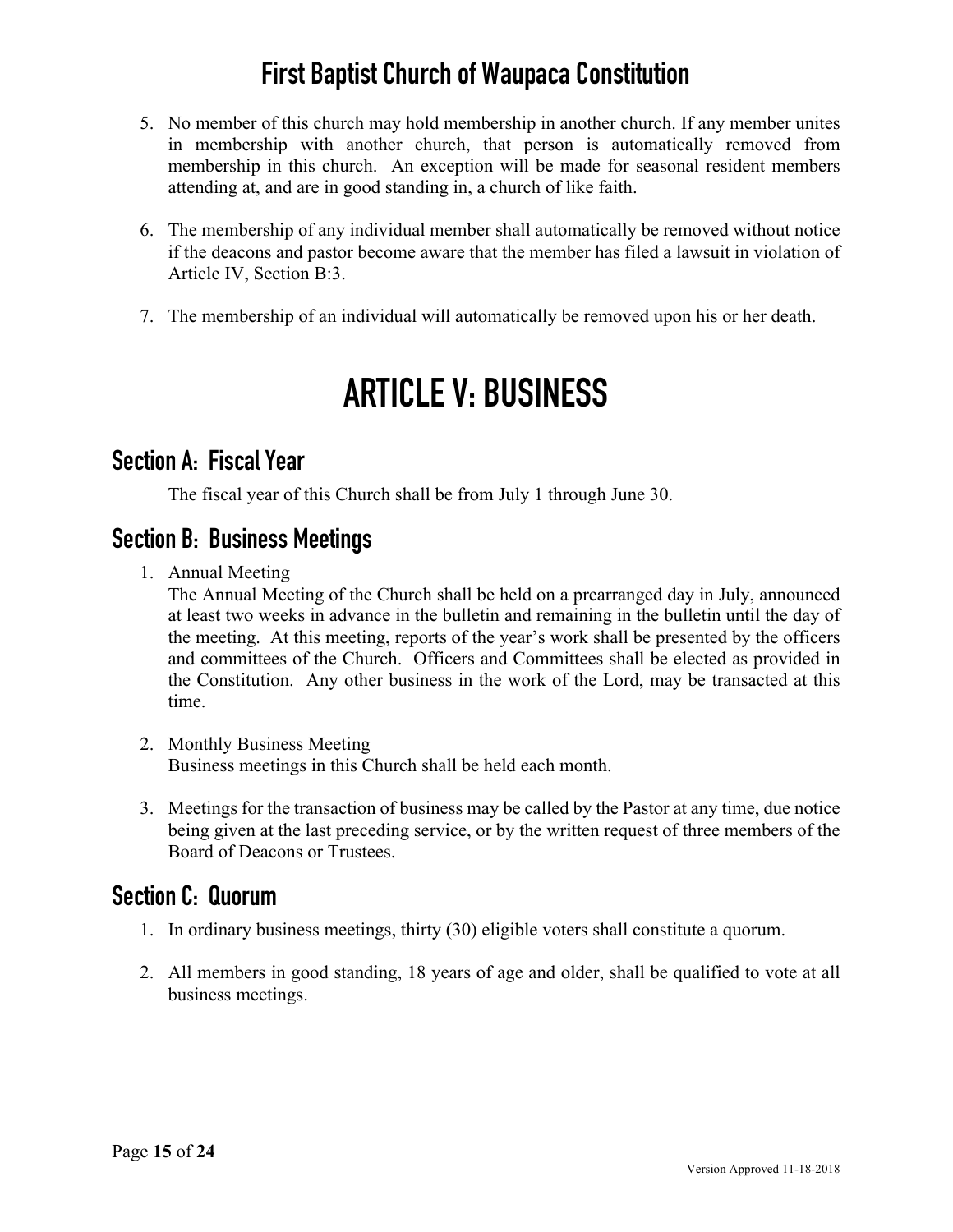### **Section D: Public Meetings**

1. Stated Meetings

The stated meetings of this Church for public worship shall be held Sunday morning, Sunday evening, and one evening during the week.

2. The Lord's Supper

The Lord's Supper shall be observed at regular intervals at such times as the Pastor may direct.

### **Section E: Board Meetings**

All boards and committees shall hold meetings at such a time and place as is deemed advisable to the best interests of the Church. A written record of every meeting shall be kept by the Secretary, and shall include the names of each member present. Each board and committee shall elect its own chairman and secretary.

# **ARTICLE VI: OFFICES OF THE CHURCH**

### **Section A: Officers of the Church**

#### **1. Elected Positions**

The elected offices of the Church shall be:

- Deacons
- Trustees
- School Board
- Deaconesses
- **2. Appointed Positions**
	- The following offices will be appointed by the Pastor and approved by the church.
		- Assistants to the Pastor
		- Sunday School Director
		- Financial Secretary
		- Treasurer
		- Music Coordinator(s)
- Church Clerk
- Missionary Treasurer
- Head Usher
- Auditing Committee
- - Security and Safety Director
	- Director of Nurseries
	- Janitor
	- Secretary

### **Section B: Qualifications**

1. The following offices can be filled only by those who have been members of the Church for a period of one year previous to their installation in said office: Deacons, Trustees, School Board, Sunday School Director, Deaconesses, Treasurer and Financial Secretary.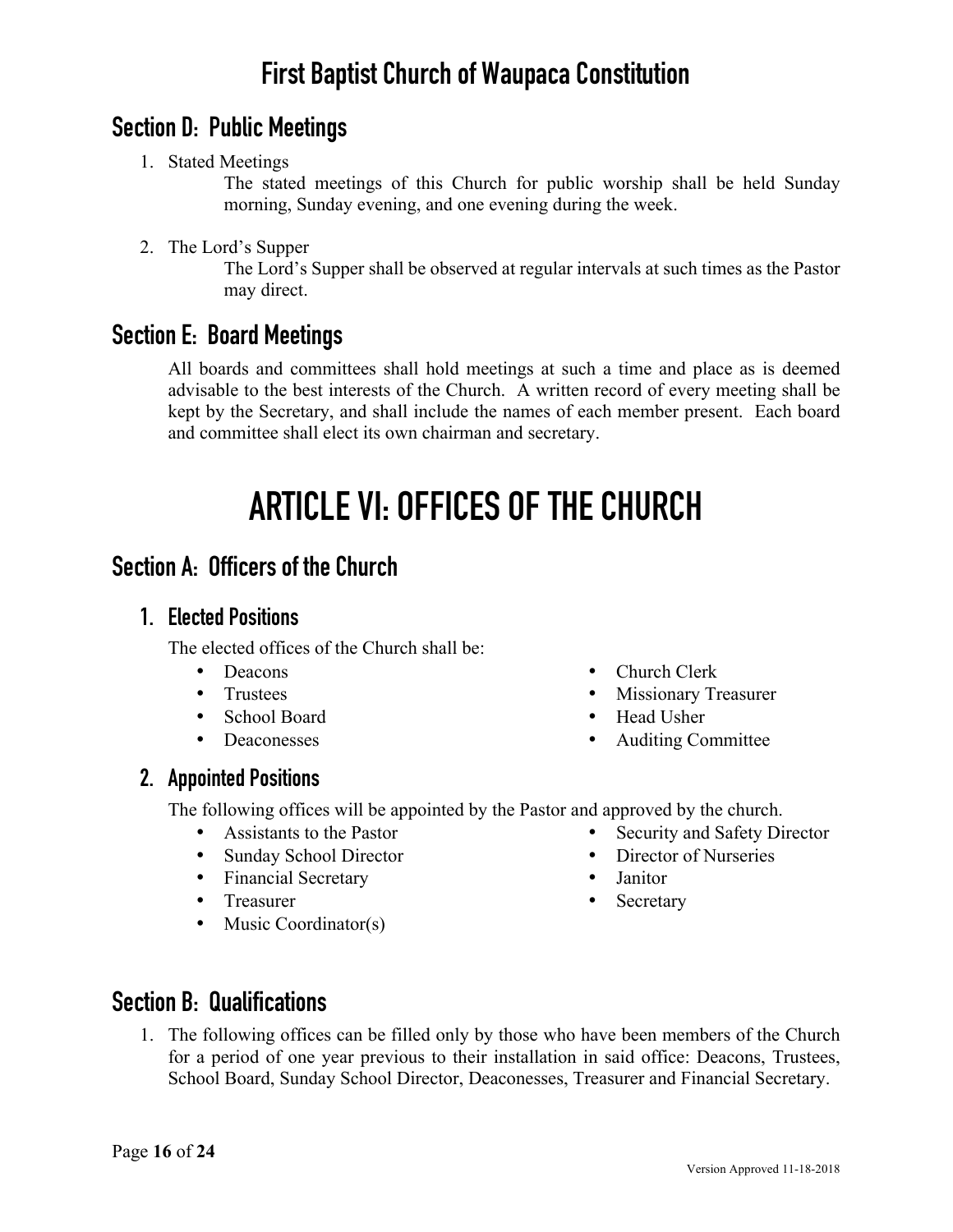- 2. All board members and officers of the church are required to adhere to all Articles of the **Constitution**
- 3. No member shall be eligible for office who is not faithful in church attendance or makes it a practice to do unnecessary servile work on the Lord's Day.
- 4. Any officer who is derelict in duties and requirements and having been contacted by the Pastor and the Deacons and does not change in his practice, that office shall be declared vacated by the Pastor and deacon board.

### **Section C: Doctrinal Pledge**

All officers of the Church shall be required to subscribe yearly to all Articles of the Constitution of this Church at the Installation and Dedication Sunday after the Annual Business Meeting. Upon refusal to do so by any officer, his or her office shall automatically be declared vacant.

#### **Section D: Installation of Officers**

The officers of the Church shall be installed in the morning service of the first Sunday following the Annual Business Meeting.

# **ARTICLE VII: DUTIES OF COMMITTEES**

#### **Section A: Nominating Committee**

- 1. The nominating committee shall be elected at a meeting of the Church held at least one month before the annual meeting of the Church. The nominating committee shall be composed of the Pastoral staff, at least one deacon, one trustee, one school board member, one deaconess, and at least one member at large. Any member of the nominating committee may not nominate themselves to an office.
- 2. It shall be the duty of the nominating committee to nominate for office vacancies caused by resignation or by expiration of office, except for nominations for which other provisions have been made herein.
- 3. The nominating committee shall count the ballots after the election and present its report to the Pastor and church secretary. A list of the members of each board and committee will be made and posted in the Church for use during the following Sunday's installation of officers.

### **Section B: Auditing Committee**

The auditing committee shall be composed of at least three members elected at the annual meeting. Their duties shall be that of auditing the books of the Church treasurer, financial secretary, missionary treasurer, Christian school, and all bank accounts and savings and checking accounts of First Baptist Church.

Page **17** of **24**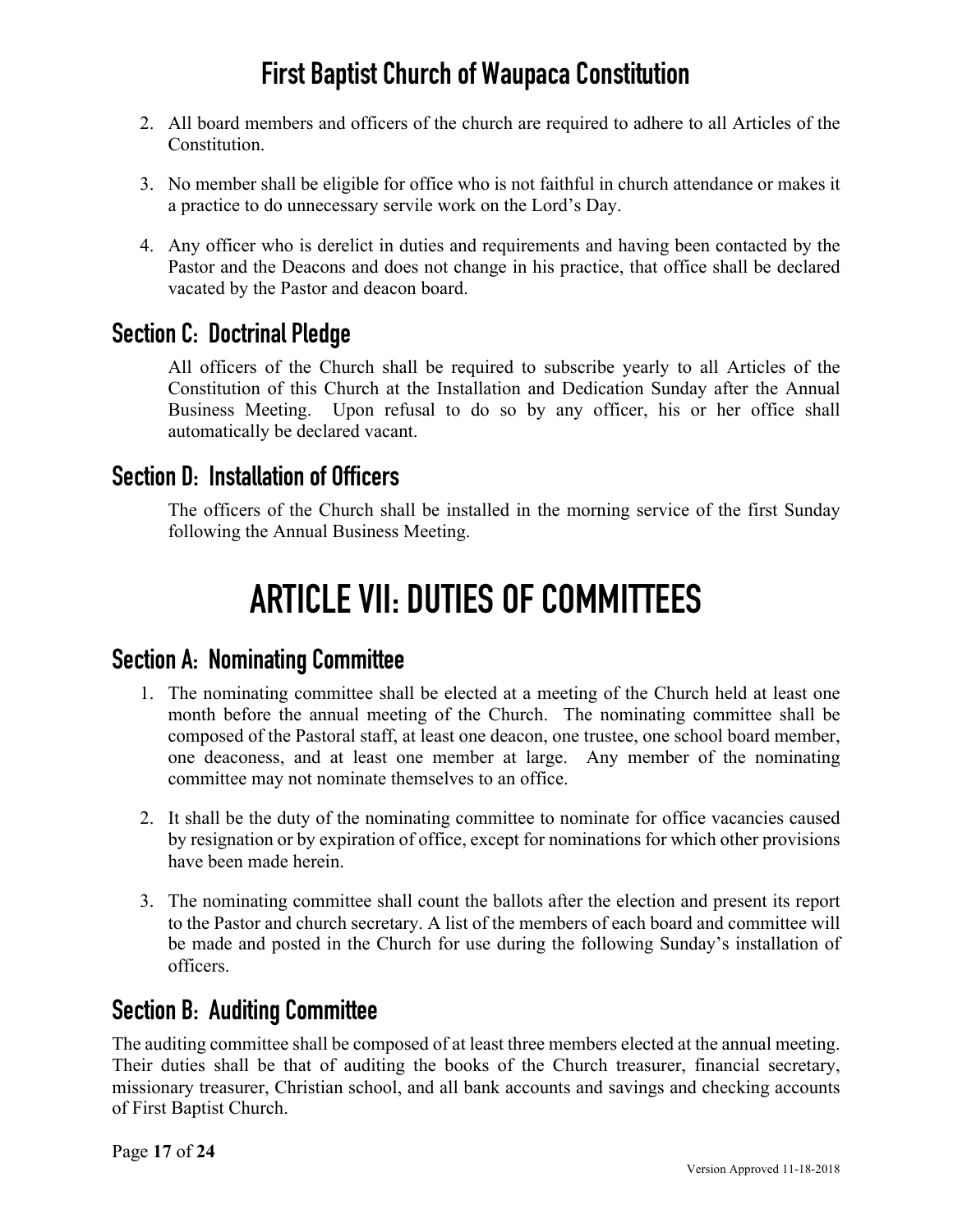# **First Baptist Church of Waupaca Constitution ARTICLE VIII: ADVISORY BOARD**

### **Section A: Members**

The pastor, all of the deacons, the trustees, the school board, and assistants to the pastor shall constitute the advisory board, of which the pastor shall act as chairman.

### **Section B: Duties of the Advisory Board**

The duty of the advisory board shall be that of counseling with the Pastor as to interests on which he shall seek advice; to review, at any time when it seems desirable, the entire work of the church, or any department of the Church; to make such recommendations to the Church as in the judgment of the board seems wise; to execute any course, or courses, of action relating to any interest which may be referred to the Board by vote of the Church. The Advisory Board may be called by the Deacon Board in a time of Pastoral search.

# **ARTICLE IX: PASTORAL RELATIONS**

### **Section A: Establishment of relations**

The calling of a pastor shall be done in all cases by ballot with 2/3 majority vote at a special business meeting.

### **Section B: Dissolution of relationships**

The question of dissolving pastoral relationship shall be considered:

- 1. At any time by the Church on the presentation of the pastor's resignation.
- 2. From a recommendation by the deacons after their review of a petition of grievances against the Pastor, being signed by at least ten members in good standing.
- 3. If, after the above case number 2, the Deacons recommend the Pastor's resignation; the pastoral relationship shall be dissolved by ballot by majority vote of the members present at a business meeting called for this special purpose.

### **Section C: Requirements of Notices Given**

If the Deacon Board or pastor shall desire at any time to sever relations, a thirty-day notice shall be given to the other party. Notice time may be shortened if deemed necessary by the Deacon Board.

### **Section D: Number of Candidates**

To avoid confusion, only one candidate shall be considered at one time.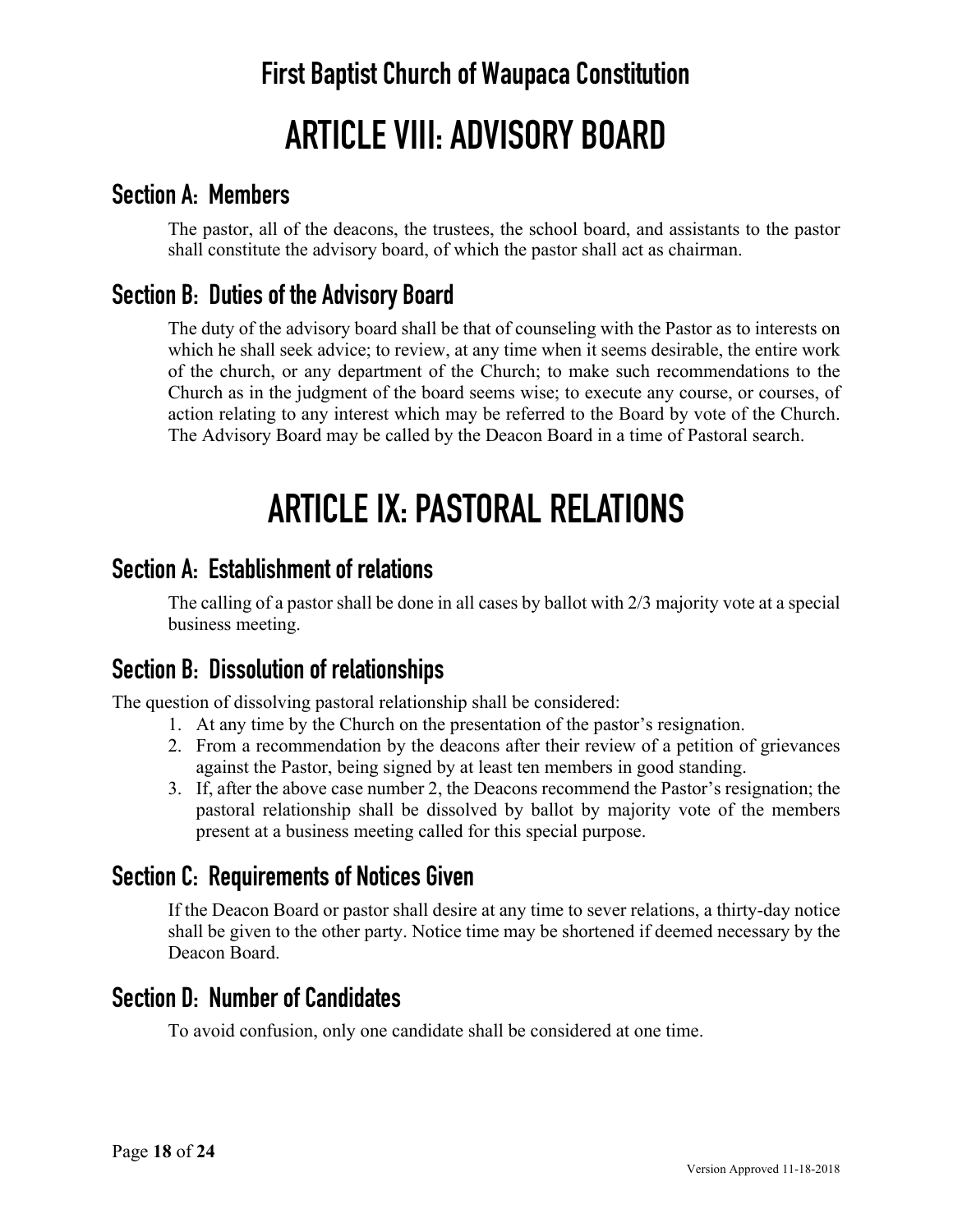# **First Baptist Church of Waupaca Constitution ARTICLE X: DUTIES OF OFFICERS**

### **Section A: Pastor**

The pastor shall perform all the scriptural duties of his office and under the guidance of the Holy Spirit shall have freedom of the pulpit. The pastor shall also perform such duties in connection with the work of the Church as shall be delegated to and accepted by him. He shall be moderator of the Church, and ex-officio member of all organizations, boards, and committees. He shall be expected to be regular in making pastoral calls to the sick and the unsaved, as well as to members of the Church.

### **Section B: Associate Pastor(s)**

1. Candidates

Any prospective candidate shall first be appointed by the Pastor and approved by the Church.

2. Resignation

The assistants to the pastor's resignation shall be handled in the same manner as the Pastor, as provided in Article IX of the constitution or by recommendation of the lead Pastor.

3. Termination

Any Associate Pastoral position can be terminated upon discretion of the lead Pastor.

4. Duties

The Associate Pastor shall be an ex-officio member of all organizations and committees in which they have duties to perform.

### **Section C: Deacons**

- 1. Qualifications
	- a. The qualifications of the deacons are to be those as set forth in I Timothy 3:8-13 and Acts 6:3.
	- b. See Article III, Section 5 (A) and (B), and Article VI, Section B.
- 2. Term of Office
	- a. Each deacon shall be elected for a term of three (3) years. The elections shall be on a rotation basis with at least one deacon being elected each year.
- 3. Number of Deacons

There shall be a minimum of four (4) deacons.

4. Installation See Article VI, Section D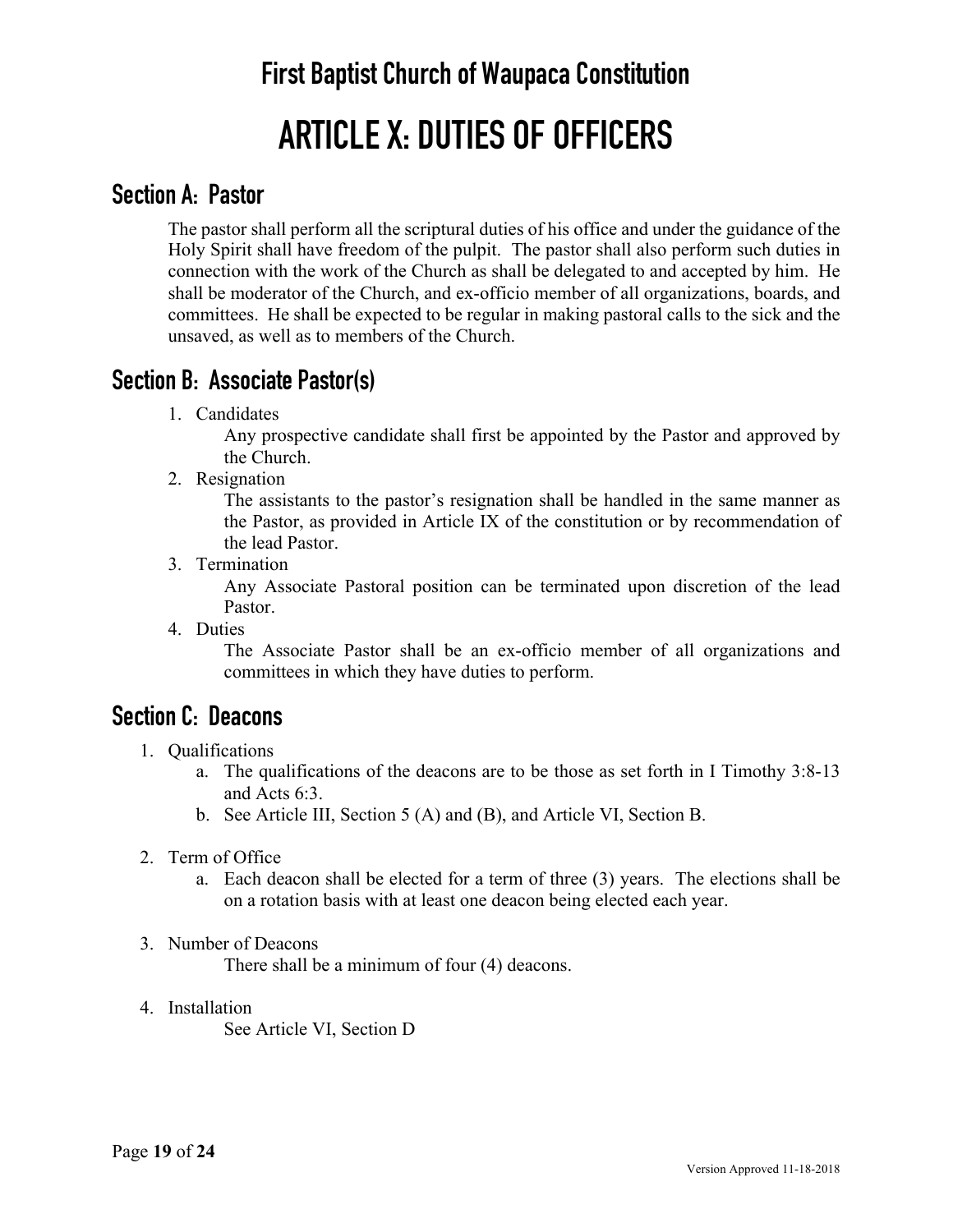#### 5. Duties

- a. They shall attend to the spiritual affairs of the Church in conjunction with the pastor.
- b. They shall assist the pastor at the observation of the Lord's Supper.
- c. They shall assist the pastor in promoting the various Church services.
- d. They shall serve as a pulpit committee and arrange for temporary supply of the pulpit in the pastors absence; and search for Pastoral candidates when the Lead Pastor's position is vacant.
- e. They shall visit the sick.
- f. They shall cooperate and work with the pastor to increase the usefulness of the Church in the community.
- g. They shall assist at the baptismal services.
- h. They shall review, with the pastor, the Church membership roll at least once a year to determine if any members are not in good standing.
- i. The chairman of the board of deacons shall, in the absence of all pastors, be responsible for the regular prayer meetings, the introducing of visiting speakers, and shall see that an orderly service is prepared for such speakers.
- j. They shall meet with the pastor to examine those desiring membership in the church.
- k. They shall be responsible to investigate those of the membership in need of material help and to enlist the needed help from the Church.

### **Section D: Trustees**

- 1. Qualifications
	- a. See Article VI, Section B.
- 2. Term of Office

Each trustee shall be elected for a term of three (3) years. The elections shall be on a rotation basis with at least one trustee being elected each year.

- 3. Number of Trustees There shall be a minimum of four (4) Trustees.
- 4. Installation

See Article VI, Section D.

- 5. Duties
	- a. They shall assume full charge of the church property and be responsible for its care and maintenance.
	- b. They shall arrange for any needed repairs. Any matter exceeding \$1,000 shall have the approval of the Church.
	- c. They shall represent the Church in all legal matters.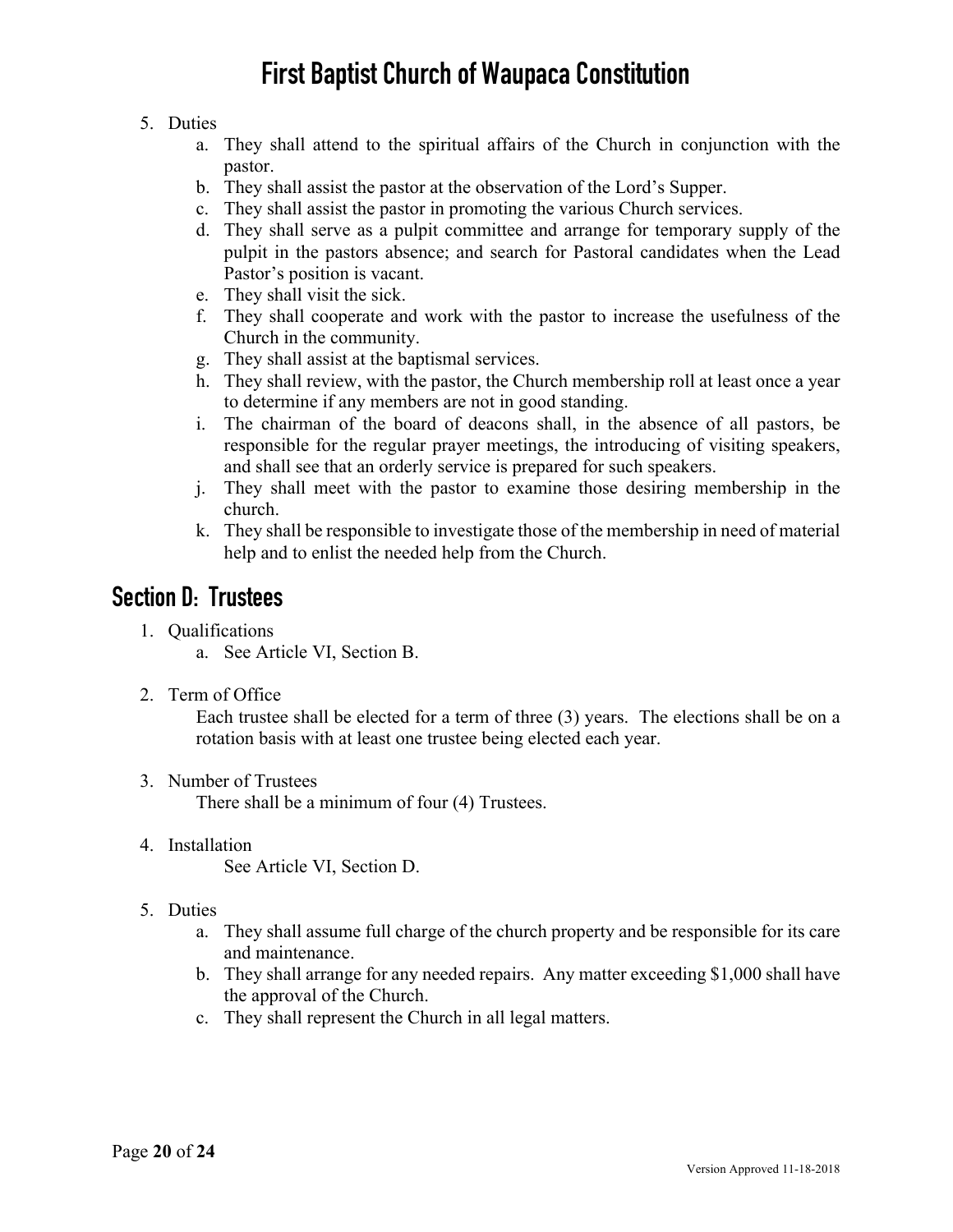## **Section E: School Board**

- 1. Number of the school board will be composed of at least four (4) active church members, elected for three (3) years. The election will be on a rotating basis with at least one elected each year.
- 2. Description
	- a. The school board of Waupaca Christian Academy (WCA) shall consist of members of First Baptist Church. Full-time faculty and staff are excluded from service on the school board.
	- b. The board is to serve as an advisory board to the administration of WCA. Policies will not be developed through the school board unless the administration approves them. A diagram of the leadership of the school can be found in the organizational chart in the WCA Faculty Manual.
- 3. Responsibilities
	- a. The board is responsible for supporting the headship of the school as a position and also supporting the person holding that position during his/her tenure with the School.
	- b. The board is responsible, through the administration, for assuring that the character and quality of both the program and the instruction offered remain consistent with the overall long-term commitment and with the mission of the school and the church.
	- c. The board will make the final decision in the event the administration believes an expulsion is necessary.
	- d. In the absence of the administrator, the school board will assume the responsibilities of the administrator under the supervision of the Lead Pastor.
	- e. The board will oversee and approve the financial budget.
	- f. The board will meet on a monthly basis as directed by the administration.
	- g. The administration will seek advisement from the school board for all dismissal and employment of school staff and policies that will be formed.
	- h. Terms: Administration- The Lead Pastor of FBC in conjunction with the principal of Waupaca Christian Academy
- 4. Qualifications
	- a. See Article VI Section B.
	- b. School board members with children of school age must enroll them into WCA. An exception will be allowed if a child has educational needs that WCA cannot service. All final decisions will be made by the pastoral staff.
- 5. Installation
	- a. See Article VI Section D.

### **Section F: Deaconesses**

- 1. The Church shall have a board of deaconesses consisting of at least four women members. They shall be elected for a term of three years. The election shall be on a rotation basis with at least one member elected each year.
- 2. Qualifications

See Article VI, Section B.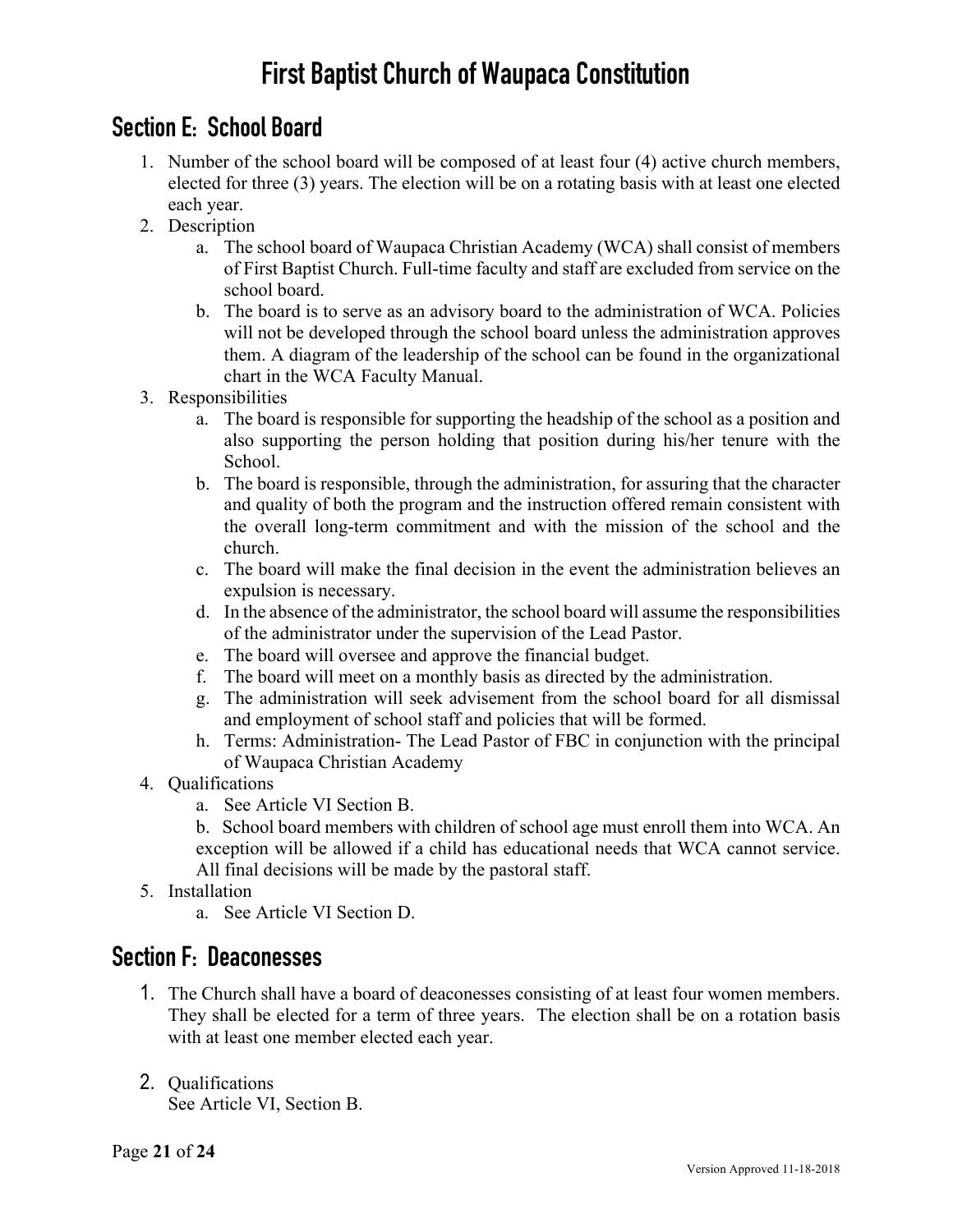3. Installation

See Article VI, Section D.

4. Duties – See description of duties in other documents.

### **Section G: Sunday School Director**

The Sunday School Director shall be general over-seer of all the departments, activities and administration of the Sunday school.

### **Section H: Church Clerk**

The Church clerk shall keep the minutes of all business meetings of the Church and shall maintain an accurate record of all members of the Church.

### **Section I: Financial Secretary**

The financial secretary shall receive and bank all contributions to the Church, keeping a record of all designations and a record of individual contributions whenever individuals place their names on their contributions.

#### **Section J: Treasurer**

The treasurer shall disburse the funds for current expenses and special projects and funds of the Church. Disbursements shall be paid by check or electronic transfer and shall be made on the authority of the Church, or by order of qualified persons, which shall be the pastor, chairman of the board of deacons, or the chairman of the board of trustees.

### **Section K: Missionary Treasurer**

The missionary treasurer shall disburse and keep record of all funds contributed for missionary purposes.

### **Section L: Music Coordinator(s)**

See Job Description in other documents.

### **Section M: Security and Safety Director**

See Job Description in other documents.

### **Section M: Director of Nurseries**

See Job Description in other documents.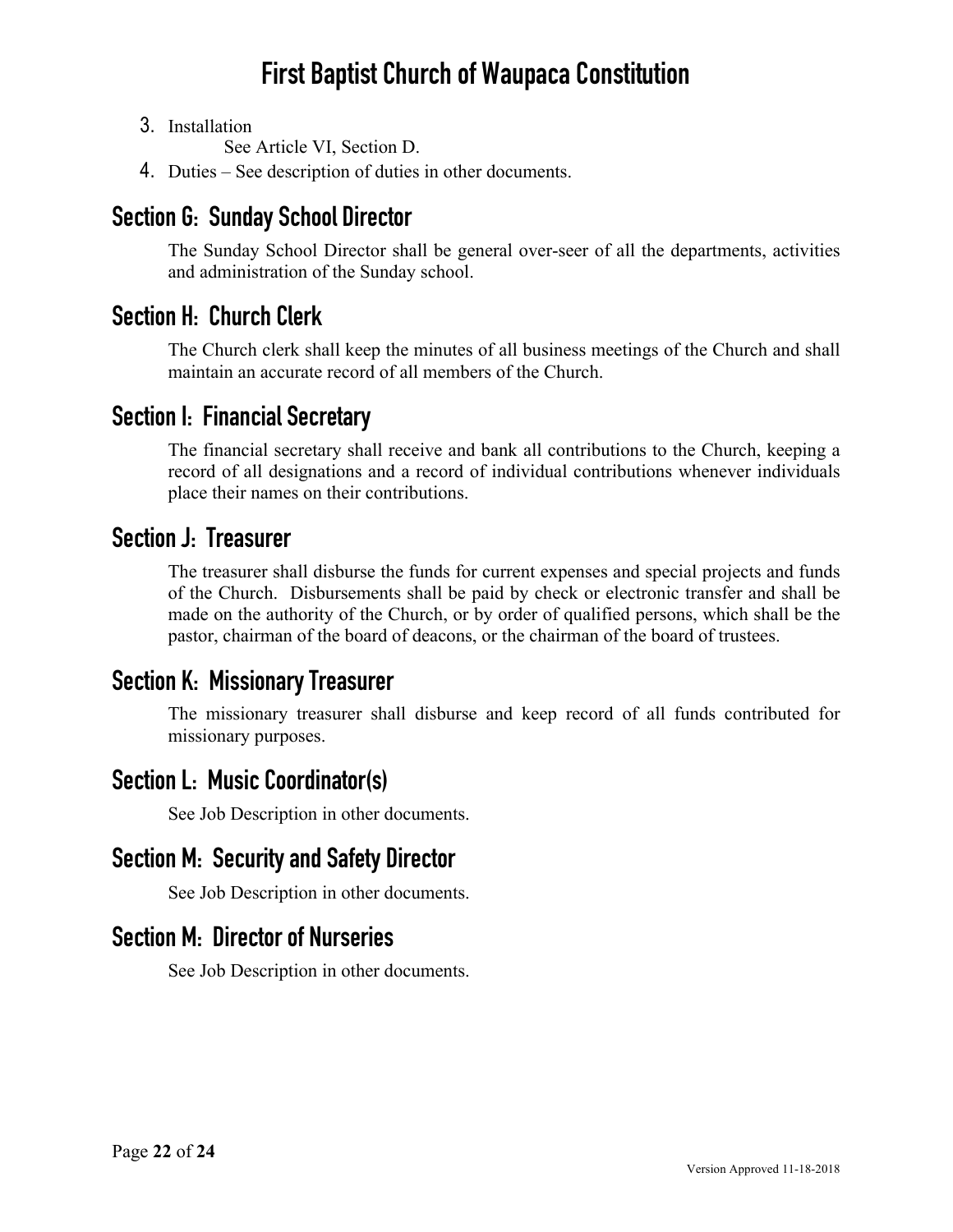### **Section O: Head Usher**

- 1. The Head Usher shall oversee all of the ushers in scheduling and performing of their duties.
- 2. The Head Usher shall subscribe to the church usher standards and, when needed conduct an usher training class so that all ushers are meeting the standards set forth in the church standards.
- 3. The head usher shall appoint monthly head ushers and also make a list of those that will be responsible to be ushers for each month throughout the year.
- 4. There shall be at least eight ushers.
- 5. They shall serve at all Sunday services of the Church.
- 6. They shall receive and count all the offerings of the Church, according to church standards, and place them in the hands of the financial secretary.

### **Section P: Janitor**

See Job Description in Janitor Policy.

### **Section Q: Pastoral Administrative Assistant**

See Job Description in Administrative Assistant Policy.

# **ARTICLE XI: FORMATION OF SOCIETIES**

### **Section A: Organization and Duties**

- 1. No organization shall be formed or considered a part of the Church activities before its sponsors have submitted their plans to the pastor and the board of deacons for their approval.
- 2. The various organizations are requested to confer with the pastor from time to time regarding their plans and activities, and all matters of importance that affect the Church shall be presented to the Church for approval.
- 3. No outside society or organization shall be allowed to use the Church for a meeting place unless approved by the pastor and the board of deacons.
- 4. The chairman and the secretary of any Church sponsored organization must be a member of the Church and must be in good standing.